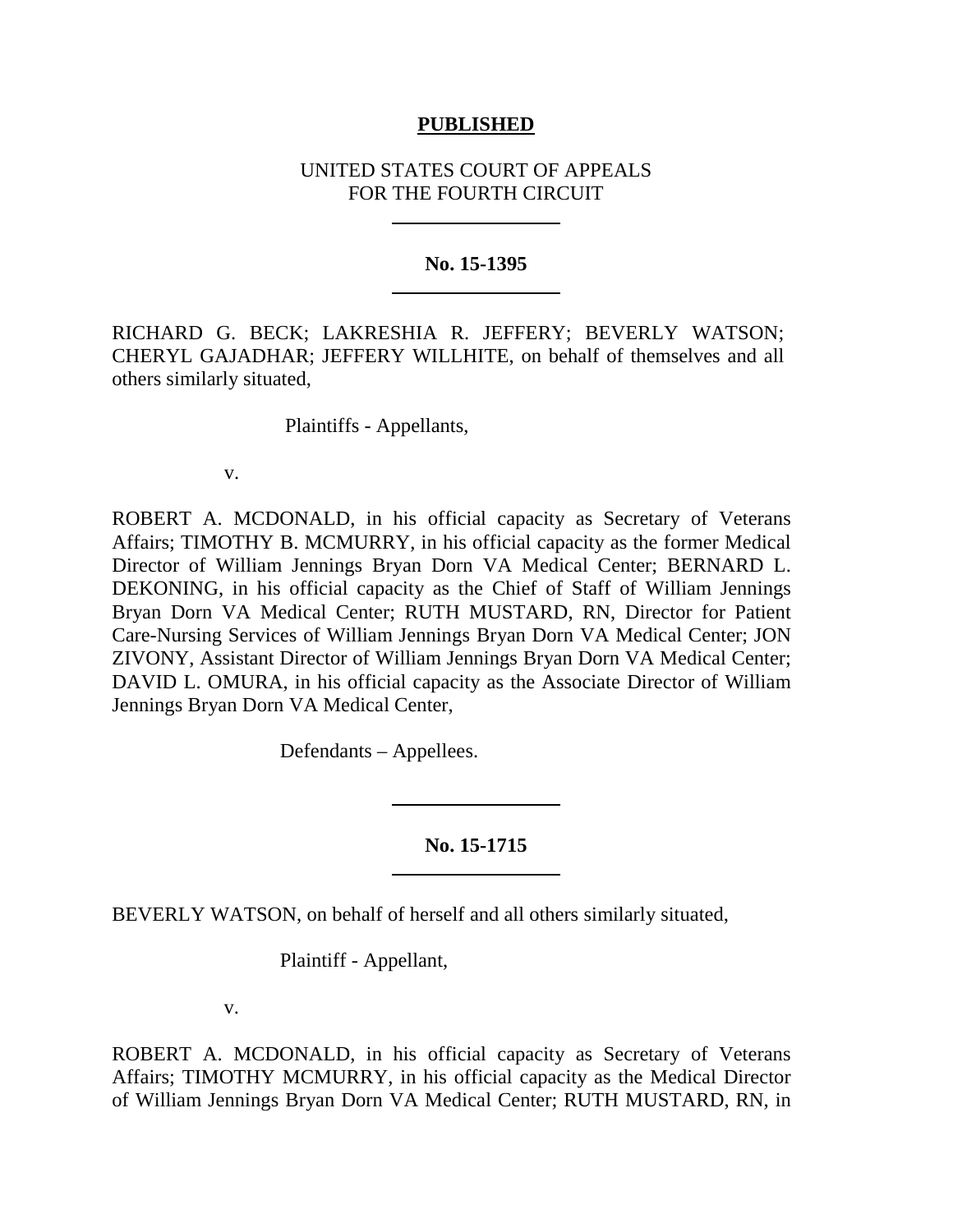her official capacity as the Associate Director for Patient Care/Nursing Services of William Jennings Bryan Dorn VA Medical Center; DAVID L. OMURA, in his official capacity as the Associate Director of William Jennings Bryan Dorn VA Medical Center; JON ZIVONY, in his official capacity as the Assistant Director of William Jennings Bryan Dorn VA Medical Center; SUE PANFIL, in her official capacity as the Privacy Officer of William Jennings Bryan Dorn VA Medical Center,

Defendants – Appellees.

Appeals from the United States District Court for the District of South Carolina, at Columbia. Terry L. Wooten, Chief District Judge. (3:13−cv−00999−TLW; 3:14-cv-03594-TLW)

Argued: September 20, 2016 Decided: February 6, 2017

Before NIEMEYER and DIAZ, Circuit Judges, and Irene M. KEELEY, United States District Judge for the Northern District of West Virginia, sitting by designation.

Affirmed by published opinion. Judge Diaz wrote the opinion, in which Judge Niemeyer and Judge Keeley joined.

**ARGUED**: Douglas J. Rosinski, Columbia, South Carolina, for Appellants. Sonia Katherine McNeil, UNITED STATES DEPARTMENT OF JUSTICE, Washington, D.C., for Appellees. **ON BRIEF**: D. Michael Kelly, Bradley D. Hewett, MIKE KELLY LAW GROUP, LLC, Columbia, South Carolina, for Appellants. Benjamin C. Mizer, Principal Deputy Assistant Attorney General, Mark B. Stern, Civil Division, UNITED STATES DEPARTMENT OF JUSTICE, Washington, D.C.; William N. Nettles, United States Attorney, OFFICE OF THE UNITED STATES ATTORNEY, Columbia, South Carolina, for Appellees.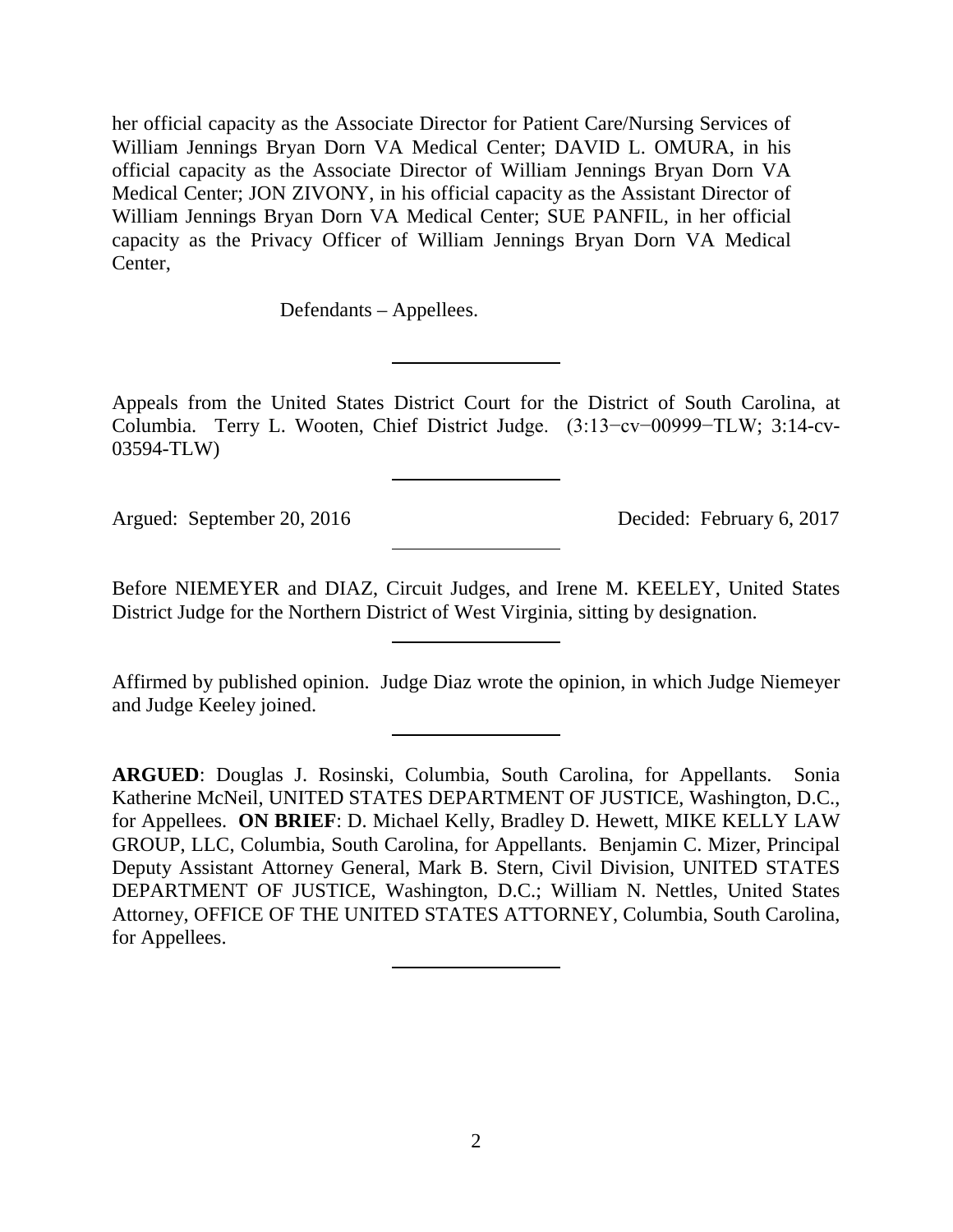DIAZ, Circuit Judge:

The Plaintiffs in these consolidated appeals are veterans who received medical treatment and health care at the William Jennings Bryan Dorn Veterans Affairs Medical Center ("Dorn VAMC") in Columbia, South Carolina. After two data breaches at the Center compromised their personal information, the Plaintiffs brought separate actions against the Secretary of Veterans Affairs and Dorn VAMC officials ("Defendants"), alleging violations of the Privacy Act of 1974, 5 U.S.C. § 552a *et seq.* and the Administrative Procedure Act ("APA"), 5 U.S.C. § 701 *et seq.*

In both cases, the Plaintiffs sought to establish Article III standing based on the harm from the increased risk of future identity theft and the cost of measures to protect against it. The district court dismissed the actions for lack of subject-matter jurisdiction, holding that the Plaintiffs failed to establish a non-speculative, imminent injury-in-fact for purposes of Article III standing. We agree with the district court and therefore affirm.

## I.

## A.

The *Beck* case arises from a report that on February 11, 2013, a laptop connected to a pulmonary function testing device with a Velcro strip was misplaced or stolen from Dorn VAMC's Respiratory Therapy department. The laptop contains unencrypted personal information of approximately 7,400 patients, including names, birth dates, the last four digits of social security numbers, and physical descriptors (age, race, gender, height, and weight).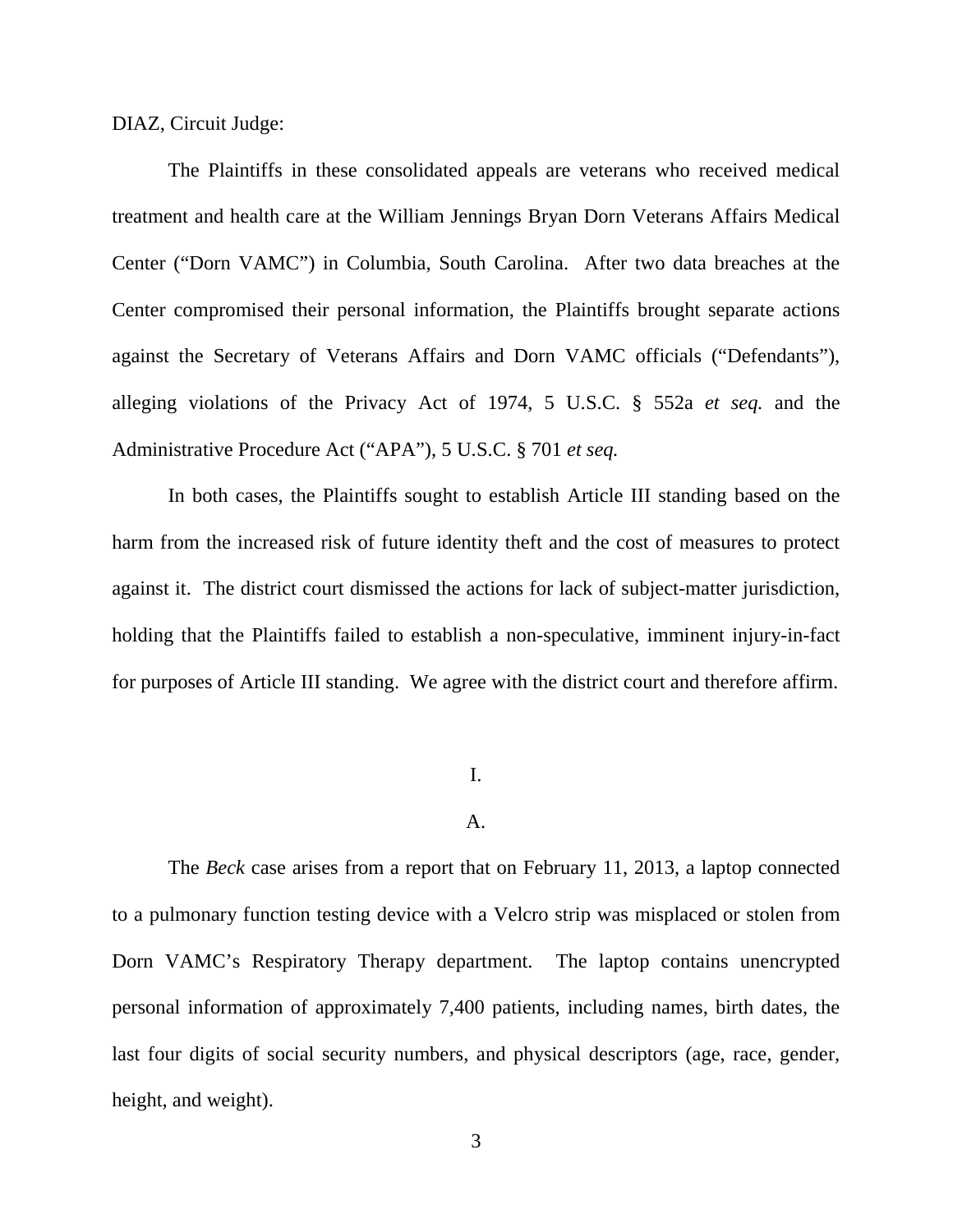An internal investigation determined that the laptop was likely stolen and that Dorn VAMC failed to follow the policies and procedures for utilizing a non-encrypted laptop to store patient information. Dorn VAMC officials used medical appointment records to notify every patient tested using the missing laptop and offered one year of free credit monitoring. To date, the laptop has not been recovered.

Richard Beck and Lakreshia Jeffery (the "*Beck* plaintiffs")<sup>[1](#page-3-0)</sup> filed suit on behalf of a putative class of the approximately 7,400 patients whose information was stored on the missing laptop. Relevant to this appeal, the *Beck* plaintiffs sought declaratory relief and monetary damages under the Privacy Act, alleging that the "Defendants' failures" and "violations" of the Privacy Act "caused Plaintiffs . . . embarrassment, inconvenience, unfairness, mental distress, and the threat of current and future substantial harm from identity theft and other misuse of their Personal Information." J.A. 12. They further allege that the "threat of identity theft" required them to frequently monitor their "credit reports, bank statements, health insurance reports, and other similar information, purchas[e] credit watch services, and [shift] financial accounts." J.A. 12.

In addition to their Privacy Act claims, the *Beck* plaintiffs sought broad injunctive relief under the APA, requiring the VA to account for all Privacy Act records in the possession of Dorn VAMC and to recover and permanently destroy any improperly maintained records. The *Beck* plaintiffs also sought to enjoin the Defendants from transferring patient information from computer systems to any portable device "until and

<span id="page-3-0"></span><sup>&</sup>lt;sup>1</sup> The *Beck* plaintiffs later amended their complaint to add as named plaintiffs Beverly Watson, Cheryl Gajadhar, and Jeffery Willhite.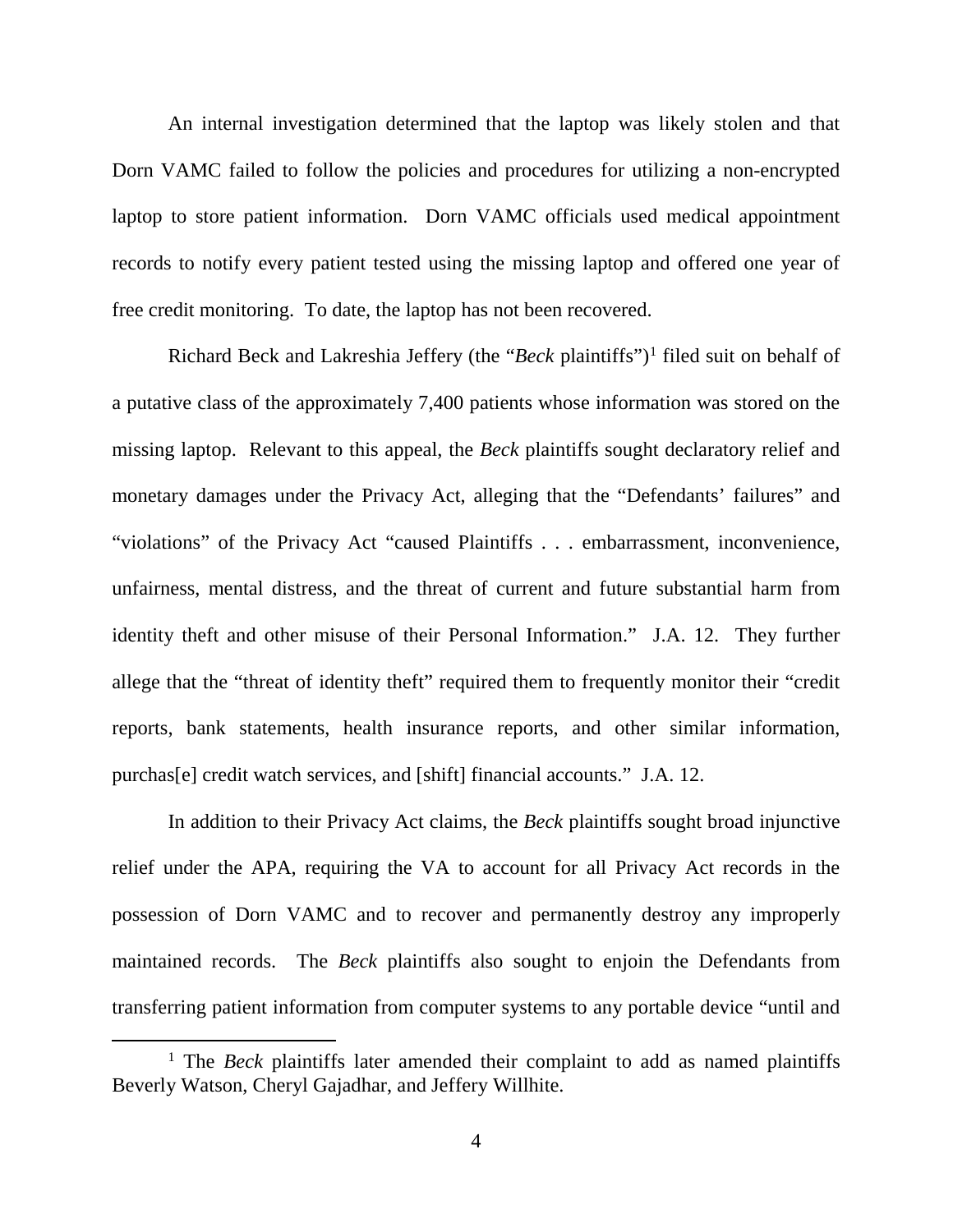unless Defendants demonstrate to the Court that adequate information security has been established." J.A. 23. Finally, the *Beck* plaintiffs alleged separate common-law negligence claims.

The Defendants moved to dismiss for lack of subject-matter jurisdiction or, in the alternative, for failure to state a claim. The district court granted the motion as to the common-law negligence claims, but declined to dismiss the Privacy Act and APA claims.

Following extensive discovery, the Plaintiffs moved for partial summary judgment and for class certification. The Defendants renewed their motion to dismiss the Plaintiffs' claims for lack of subject-matter jurisdiction and, in the alternative, moved for summary judgment. The district court granted the Defendants' motion to dismiss, holding, pursuant to *Clapper v. Amnesty International USA*, 133 S. Ct. 1138, 1155 (2013), that the *Beck* plaintiffs lacked standing under the Privacy Act because they had "not submitted evidence sufficient to create a genuine issue of material fact as to whether they face a 'certainly impending' risk of identity theft." J.A. 1059.

The *Beck* plaintiffs' fear of harm from future identity theft, said the district court, was too speculative to confer standing because it was "contingent on a chain of attenuated hypothetical events and actions by third parties independent of the defendants." J.A. 1059 (citing *Clapper*, 113 S. Ct. at 1148). The *Beck* plaintiffs also failed to satisfy the "lesser standard" of "substantial risk" of future harm referenced in *Clapper*: The plaintiffs' calculations that 33% of those affected by the laptop theft would have their identities stolen and that all affected would be 9.5 times more likely to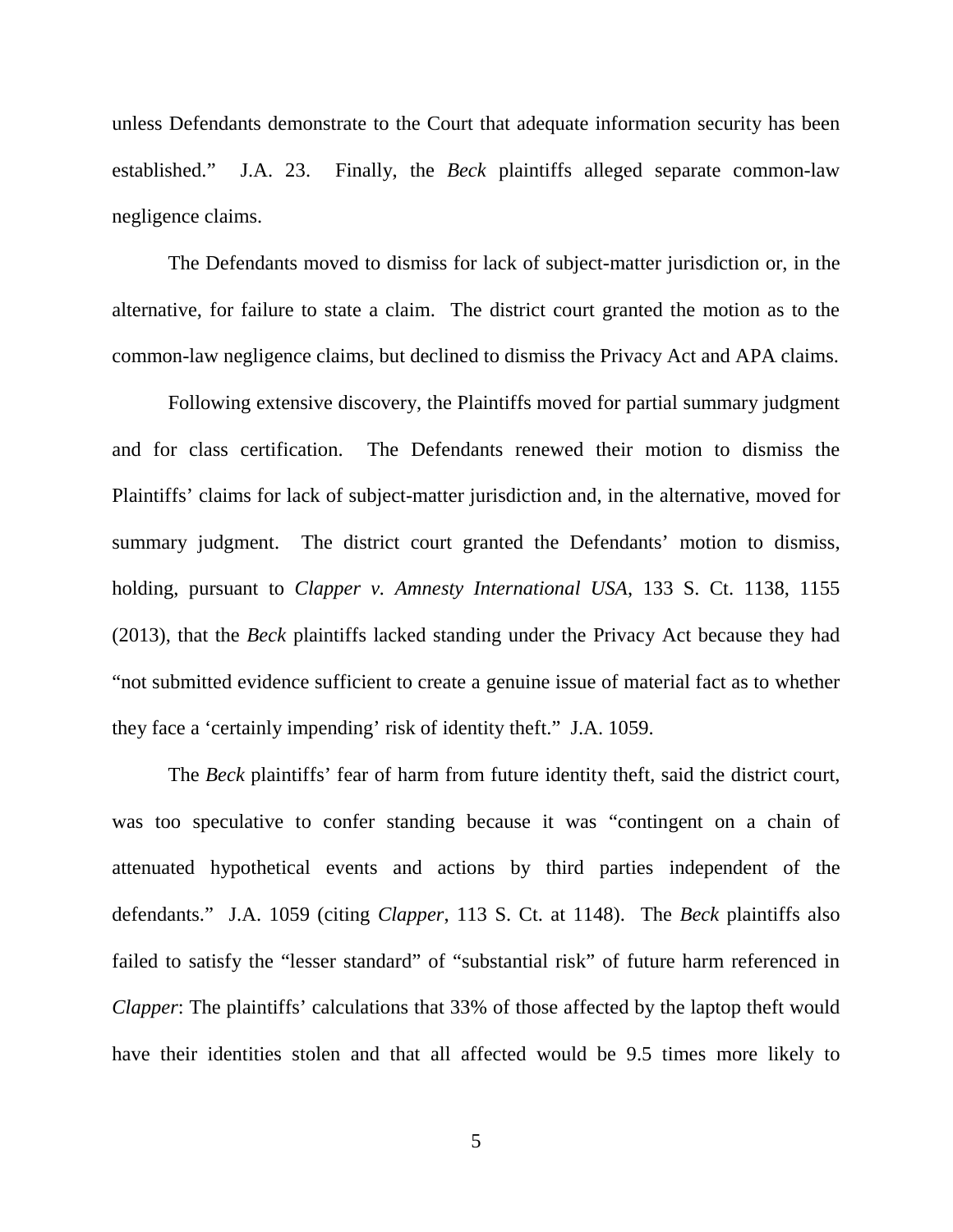experience identity theft "d[id] not suffice to show a substantial risk of identity theft." J.A. 1060.

The district court also rejected the *Beck* plaintiffs' attempt to "create standing by choosing to purchase credit monitoring services or taking any other steps designed to mitigate the speculative harm of future identity theft." J.A. 1061. These measures, according to the court, did not amount to an injury-in-fact because they were taken solely "to mitigate a speculative future harm." J.A. 1061.

Turning to the *Beck* plaintiffs' request for injunctive relief under the APA, the district court acknowledged that the claim that "there have been at least seventeen data breaches at Dorn [VAMC] during the course of th[e] [*Beck*] litigation" was "undoubtedly concerning." J.A. 1064. Nonetheless, the court concluded that Dorn VAMC's "past Privacy Act violations are insufficient to establish Plaintiffs' standing to seek injunctive relief" where it was "no more than speculation for Plaintiffs to assert that their personal information will again be compromised by a future Privacy Act violation *and* that they will be injured as a result." J.A. 1064.

The district court ruled in the alternative that the Defendants were entitled to summary judgment on the merits, because: (1) the *Beck* plaintiffs had not suffered "actual damages" as required to recover damages under the Privacy Act, and (2) the APA could not be read to "provide for the broad judicial oversight" of the VA's entire privacy program sought by the Plaintiffs. J.A. 1067–68.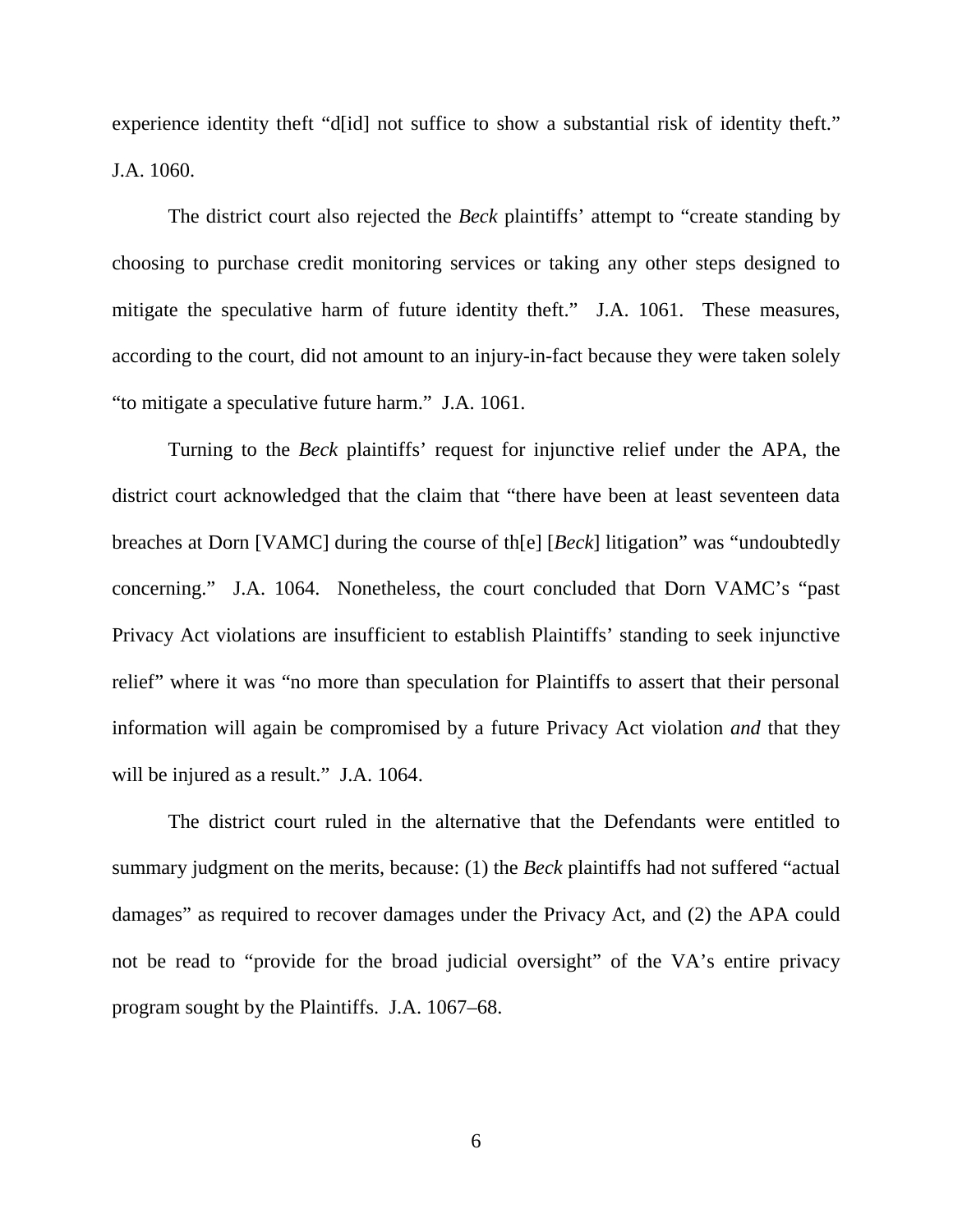B.

The *Watson* case arises from Dorn VAMC's July 2014 discovery that four boxes of pathology reports headed for long-term storage had been misplaced or stolen. The reports contain identifying information of over 2,000 patients, including names, social security numbers, and medical diagnoses. Dorn VAMC officials alerted those affected and, as they did following the laptop's disappearance, offered each of them one year of free credit monitoring. The boxes have not been recovered.

While the *Beck* litigation was pending, Beverly Watson<sup>[2](#page-6-0)</sup> brought a putative classaction lawsuit on behalf of the over 2,000 individuals whose pathology reports had gone missing. Watson sought money damages and declaratory and injunctive relief, alleging the same harm as did the *Beck* plaintiffs. The Defendants moved to dismiss the complaint for lack of subject-matter jurisdiction and for failure to state a claim.

The district court granted the Defendants' motion to dismiss for lack of subjectmatter jurisdiction, relying on *Clapper* to hold that Watson lacked Article III standing under the Privacy Act because she "ha[d] not alleged that there ha[d] been any actual or attempted misuse of her personal information," thus rendering her allegation that her information "will eventually be misused as a result of the disappearance of the boxes . . . speculative." J.A. 1091.

<span id="page-6-0"></span>According to the district court, for Watson to suffer the injury she feared, the court would have to assume that: (1) the boxes were stolen by someone bent on misusing the

 <sup>2</sup> Ms. Watson is also a named plaintiff in *Beck*.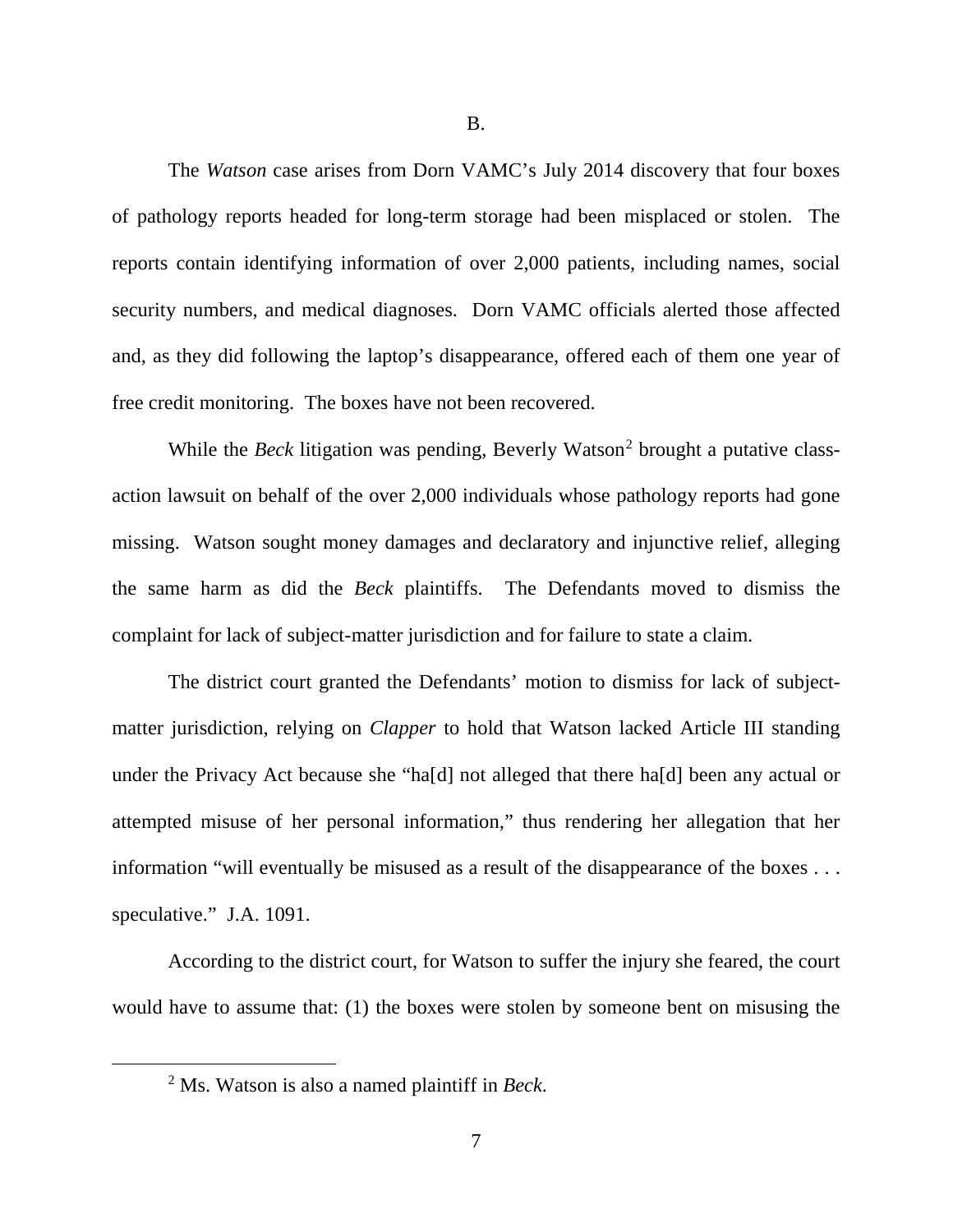personal information in the pathology reports; (2) the thief would select Watson's report from the over 3,600 reports in the missing boxes; (3) the thief would then attempt to use or sell to others Watson's personal information; and (4) the thief or purchaser of Watson's information would successfully use the information in the report to steal Watson's identity. This "attenuated chain of possibilities" did not satisfy Watson's burden to show that her threatened injury was "certainly impending." J.A. 1092. As it did in *Beck*, the district court rejected Watson's allegations that any costs incurred to fend off future identity theft constituted an injury-in-fact.

Turning to Watson's claim for injunctive relief under the APA, the district court concluded that her allegations, based on Dorn VAMC's "historic inability or unwillingness to protect Plaintiff's personal information" were insufficient to show that, absent injunctive relief, she would be "in real and immediate danger of sustaining a direct injury as a result of some official conduct." J.A. 1096.

All Plaintiffs appeal the district court's ruling as to Article III standing.<sup>[3](#page-7-0)</sup> The *Beck* plaintiffs also appeal the district court's alternative ruling that the Defendants are entitled to summary judgment on the Privacy Act and APA claims. Because we find that the Plaintiffs do not have Article III standing, we do not address the merits.

<span id="page-7-0"></span><sup>&</sup>lt;sup>3</sup> We granted an unopposed motion to consolidate the cases.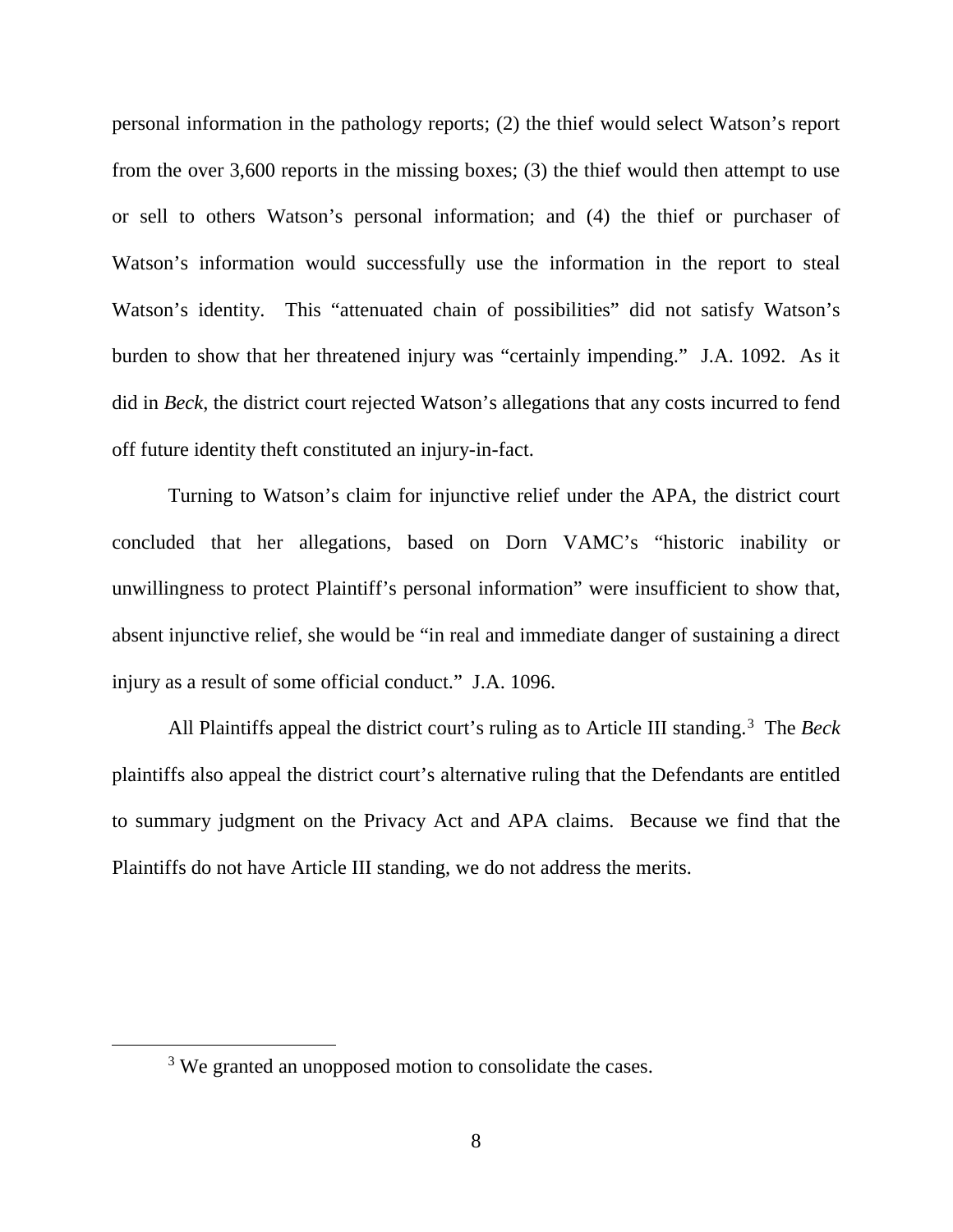II.

We review de novo the district court's decision to dismiss for lack of standing. *24th Senatorial Dist. Republican Comm. v. Alcorn*, 820 F.3d 624, 628 (4th Cir. 2016).

Article III of the U.S. Constitution limits the jurisdiction of federal courts to "Cases" and "Controversies." U.S. Const. art. III, § 2. "One element of the case-orcontroversy requirement is that plaintiffs must establish that they have standing to sue." *Clapper*, 133 S. Ct. at 1146 (internal citations and quotation marks omitted). To invoke federal jurisdiction, a plaintiff bears the burden of establishing the three "irreducible minimum requirements" of Article III standing:

(1) an injury-in-fact (i.e., a concrete and particularized invasion of a legally protected interest); (2) causation (i.e., a fairly traceable connection between the alleged injury in fact and the alleged conduct of the defendant); and (3) redressability (i.e., it is likely and not merely speculative that the plaintiff's injury will be remedied by the relief plaintiff seeks in bringing suit).

*David v. Alphin*, 704 F.3d 327, 333 (4th Cir. 2013) (internal alterations and quotation marks omitted).

In a class action, we analyze standing based on the allegations of personal injury made by the named plaintiffs. *See Doe v. Obama*, 631 F.3d 157, 160 (4th Cir. 2011) (citing *Warth v. Seldin*, 422 U.S. 490, 501 (1975)). "Without a sufficient allegation of harm to the named plaintiff in particular, plaintiffs cannot meet their burden of establishing standing." *Id.*

A defendant may challenge subject-matter jurisdiction in one of two ways: facially or factually. *See Kerns v. United States*, 585 F.3d 187, 192 (4th Cir. 2009). In a facial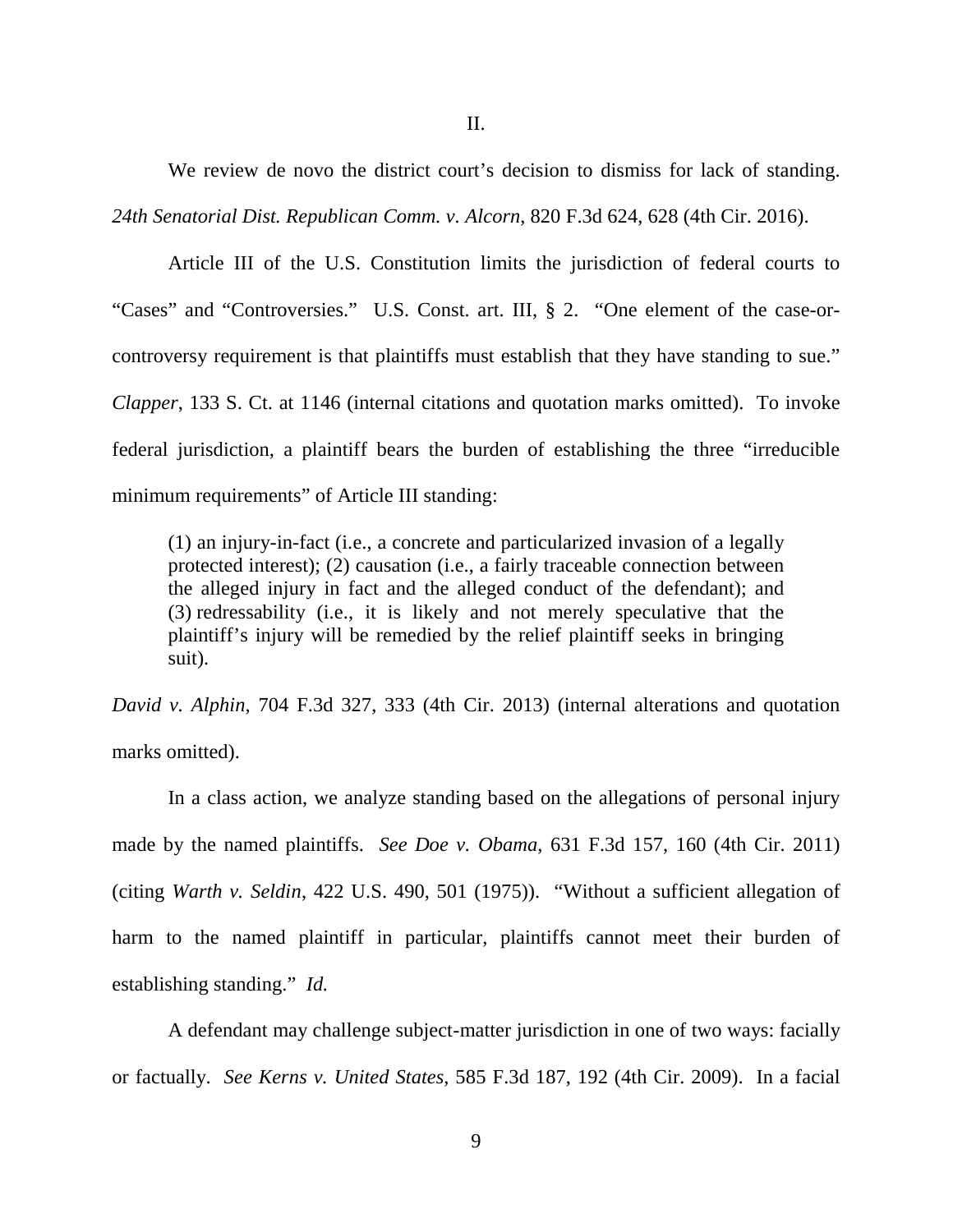challenge, the defendant contends "that a complaint simply fails to allege facts upon which subject matter jurisdiction can be based." *Id.* (quoting *Adams v. Bain*, 697 F.2d 1213, 1219 (4th Cir. 1982)). Accordingly, the plaintiff is "afforded the same procedural protection as she would receive under a Rule 12(b)(6) consideration," wherein "the facts alleged in the complaint are taken as true," and the defendant's challenge "must be denied if the complaint alleges sufficient facts to invoke subject matter jurisdiction." *Id.*

In a factual challenge, the defendant argues "that the jurisdictional allegations of the complaint [are] not true," providing the trial court the discretion to "go beyond the allegations of the complaint and in an evidentiary hearing determine if there are facts to support the jurisdictional allegations." *Id.* (first alteration in original) (quoting *Adams*, 697 F.2d at 1219). In this posture, "the presumption of truthfulness normally accorded a complaint's allegations does not apply." *Id.*

Critically, the procedural posture of the case dictates the plaintiff's burden as to standing. *Lujan v. Defs. of Wildlife*, 504 U.S. 555, 561 (1992) ("[E]ach element [of standing] must be supported in the same way as any other matter on which the plaintiff bears the burden of proof, i.e., with the manner and degree of evidence required at the successive stages of the litigation."). Here, the district court dismissed *Watson* on the pleadings and *Beck* at summary judgment.

"At the pleading stage, general factual allegations of injury resulting from the defendant's conduct may suffice, for on a motion to dismiss we presume that general allegations embrace those specific facts that are necessary to support the claim." *Id.* (internal citations omitted). As such, we accept as true Watson's allegations for which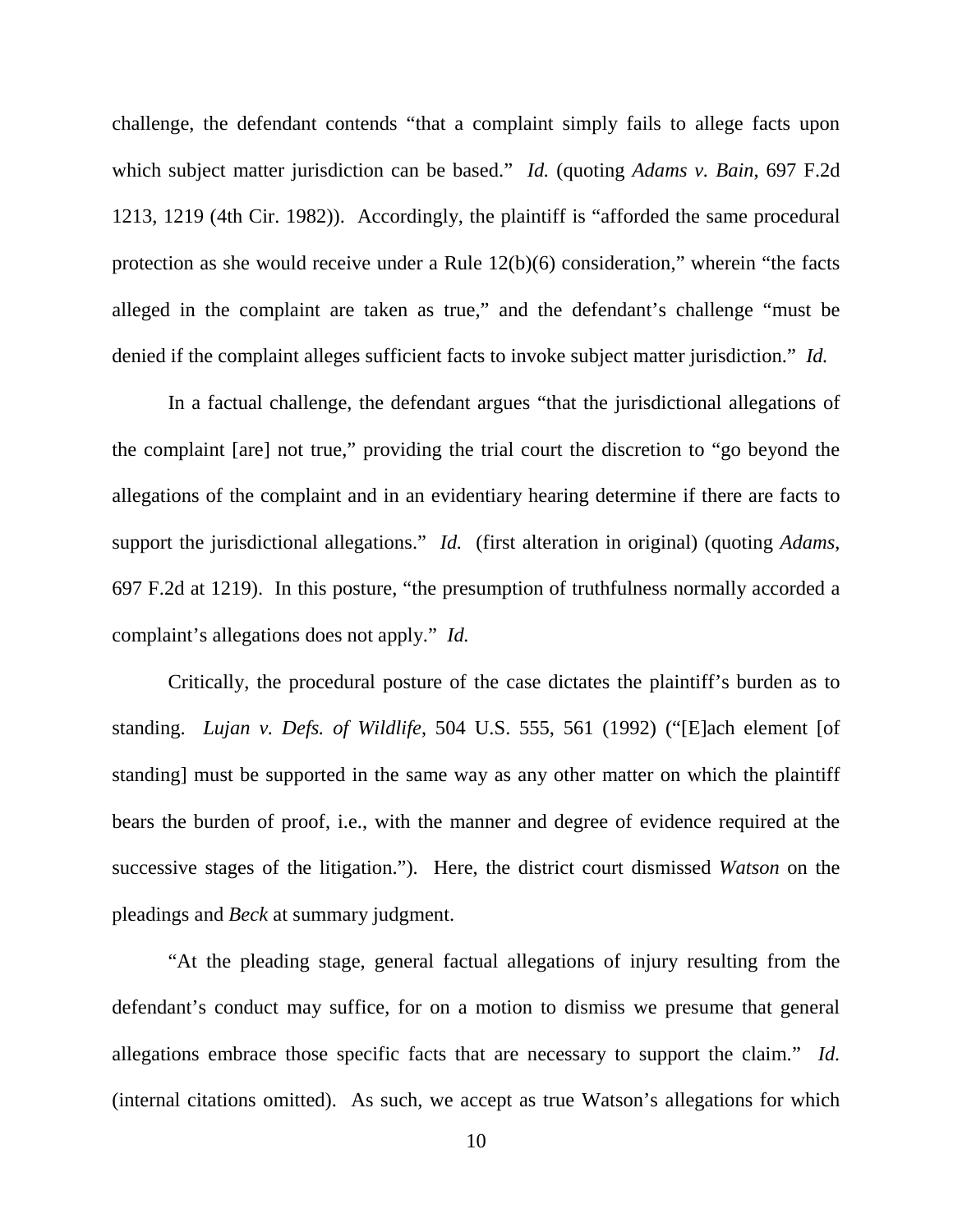there is sufficient "factual matter" to render them "plausible on [their] face." *See Ashcroft v. Iqbal*, 566 U.S. 662, 678 (2009) (internal citations omitted). We do not, however, apply the same presumption of truth to "conclusory statements" and "legal conclusions" contained in Watson's complaint. *See id.*; *Bell Atl. Corp. v. Twombly*, 550 U.S. 544, 555–56 (2007).

By contrast, having developed through discovery a summary judgment record, the *Beck* plaintiffs are not entitled to "rest on such mere allegations, but must set forth by affidavit or other evidence specific facts, which for purposes of the summary judgment motion will be taken to be true." *Lujan*, 504 U.S. at 561 (citing Fed. R. Civ. P. 56) (internal quotations omitted).

#### III.

#### A.

We focus our inquiry on the first element of Article III standing: injury-in-fact. "To establish injury in fact, a plaintiff must show that he or she suffered 'an invasion of a legally protected interest' that is 'concrete and particularized' and 'actual or imminent, not conjectural or hypothetical.'" *Spokeo, Inc. v. Robins*, 136 S. Ct. 1540, 1548 (2016) (quoting *Lujan*, 50[4](#page-10-0) U.S. at 560).<sup>4</sup> And while it is true "that threatened rather than actual

<span id="page-10-0"></span> <sup>4</sup> In *Spokeo*, the Supreme Court suggested that some violations of the Fair Credit Reporting Act ("FCRA"), though "intangible" harms, may still be sufficiently "concrete" to establish an Article III injury-in-fact. 136 S. Ct. at 1549–50. In *Spokeo*'s aftermath, some plaintiffs have attempted to establish Article III standing by alleging that the violation of a privacy statute, *in and of itself*, is sufficiently "concrete" to establish an (Continued)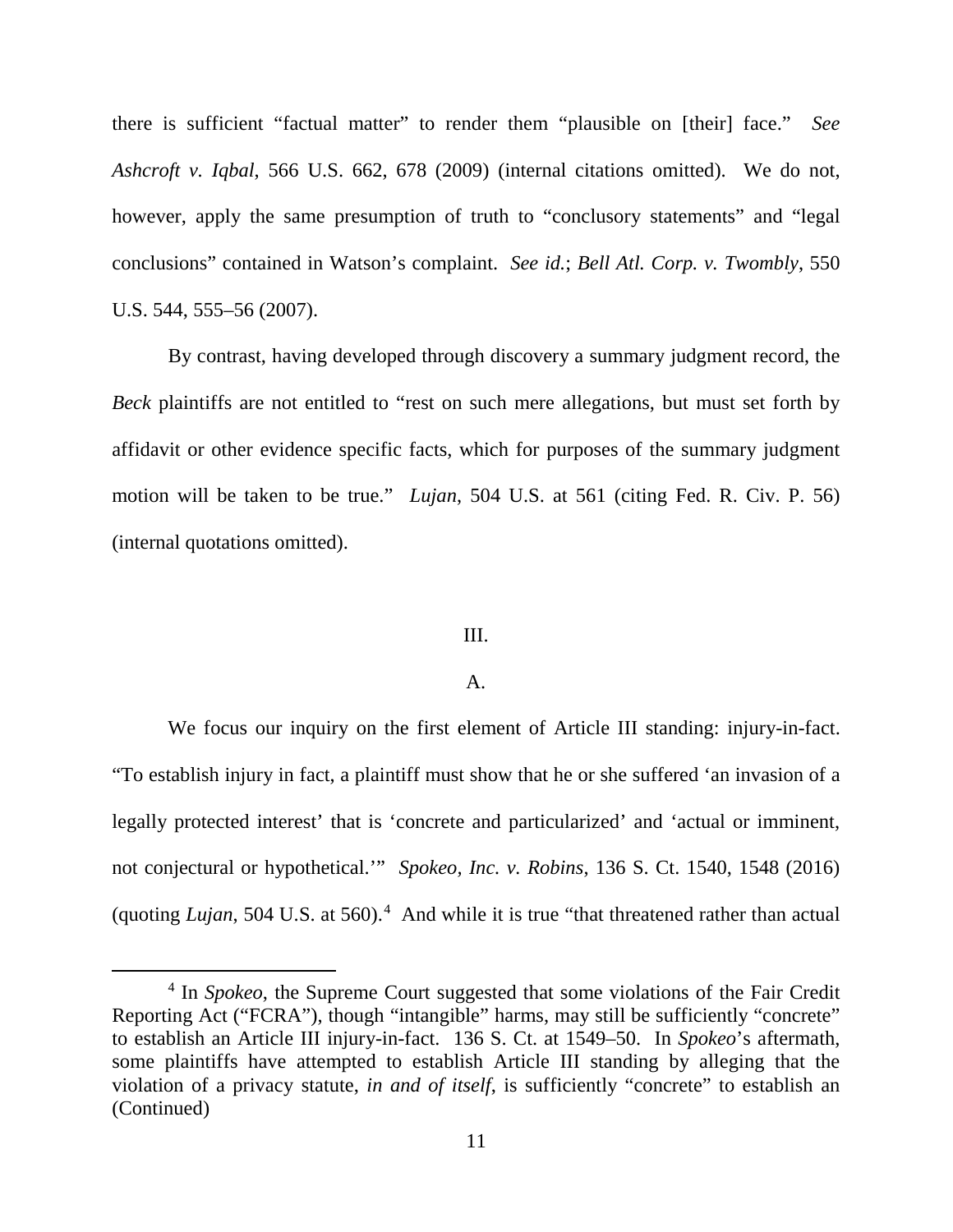injury can satisfy Article III standing requirements," *Friends of the Earth, Inc. v. Gaston Copper Recycling Corp.*, 204 F.3d 149, 160 (4th Cir. 2000) (en banc), not all threatened injuries constitute an injury-in-fact. Rather, as the Supreme Court has "emphasized repeatedly," an injury-in-fact "must be concrete in both a qualitative and temporal sense." *Whitmore v. Arkansas*, 495 U.S. 149, 155 (1990). "The complainant must allege an injury to himself that is distinct and palpable, as opposed to merely abstract." *Id.* (internal citations and quotations omitted). "Although 'imminence' is concededly a somewhat elastic concept, it cannot be stretched beyond its purpose, which is to ensure that the alleged injury is not too speculative for Article III purposes." *Lujan*, 504 U.S. at 564–65, n. 2.

The Court recently explored the "threatened injury" theory of Article III standing in *Clapper v. Amnesty International USA*. That case involved a constitutional challenge to section 1881a of the Foreign Intelligence Surveillance Act of 1978 ("FISA"), which, "upon the issuance of an order from the Foreign Intelligence Surveillance Court," authorizes "for a period of up to 1 year" the Attorney General and the Director of

 $\overline{a}$ 

<sup>&</sup>quot;injury-in-fact," to varying result. *Compare In re Horizon Healthcare Servs. Inc. Data Breach Litig.*, No. 15-2309, 2017 WL 242554, at \*11 (3d Cir. Jan. 20, 2017) ("[T]he unauthorized dissemination of . . . private information—the very injury that FCRA is intended to prevent . . . [is] a *de facto* injury that satisfies the concreteness requirement for Article III standing.") *with Gubala v. Time Warner Cable, Inc.*, No. 16-2613, 2017 WL 243343, at \*4 (7th Cir. Jan. 20, 2017) (plaintiff's failure to allege or provide evidence of any concrete injury inflicted or likely to be inflicted on the plaintiff as a consequence of Time Warner's continued retention of his personal information in violation of the Cable Communications Policy Act insufficient to confer Article III standing). *Spokeo* is not controlling here, as the Plaintiffs do not allege that Dorn VAMC's violations of the Privacy Act alone constitute an Article III injury-in-fact.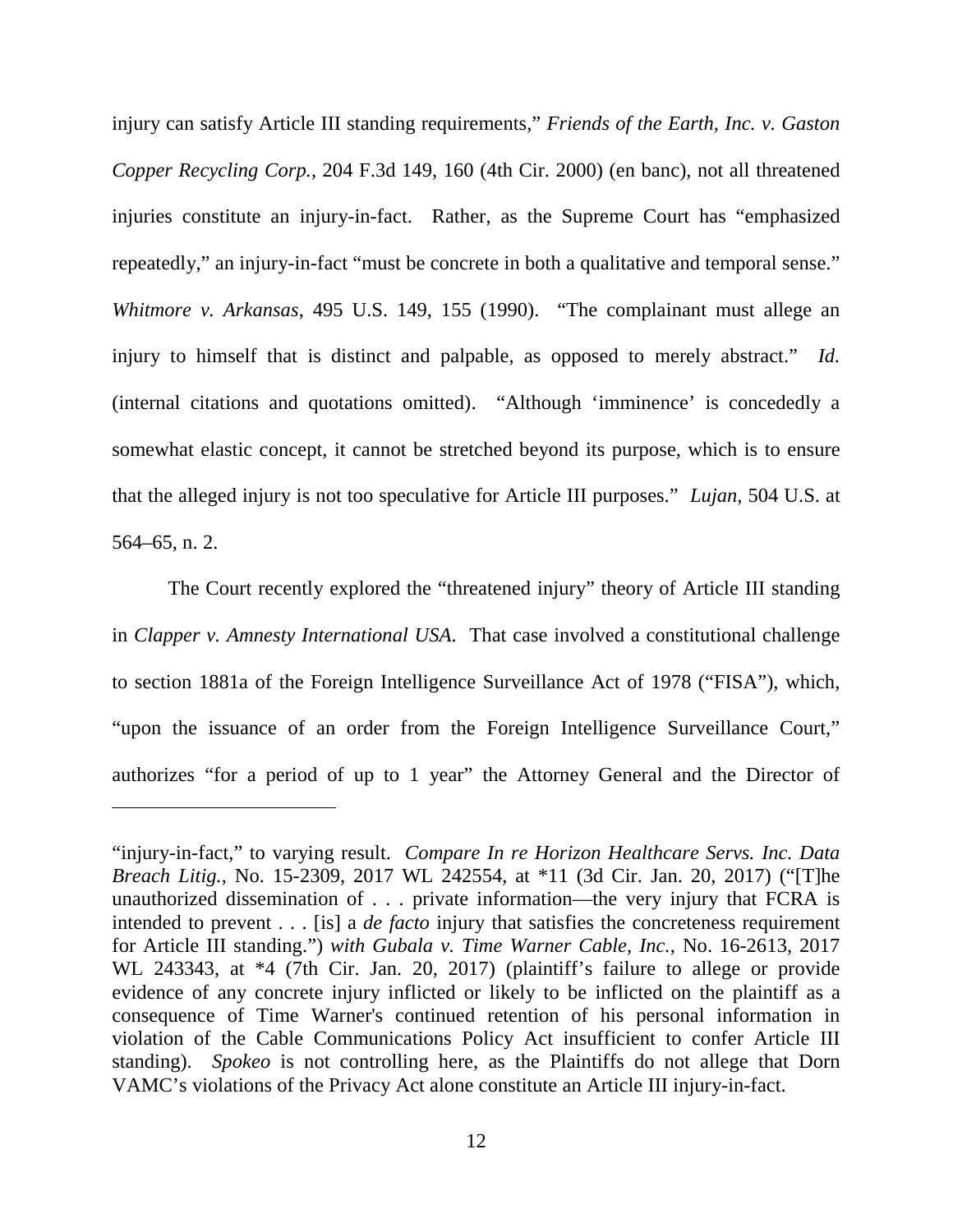National Intelligence to target for surveillance "persons reasonably believed to be located outside the United States to acquire foreign intelligence information." 133 S. Ct. at 1144 (quoting 50 U.S.C. § 1881a).

The respondents—attorneys and human-rights, labor, legal, and media organizations whose work required them to communicate via telephone and e-mail with individuals located abroad-—sought a declaration that the provision was facially unconstitutional and a permanent injunction against its use. *Id.* at 1146. The respondents alleged two injuries: (1) that § 1881a curtailed their ability to "locate witnesses, cultivate sources, obtain information, and communicate confidential information," and (2) that they had implemented "costly and burdensome measures," including traveling abroad to have in-person conversations, to protect the confidentiality of their sensitive communications from FISA surveillance. *Id.* at 1145–46.

The district court ruled that the respondents lacked standing. *Id.* at 1146. On appeal, the Second Circuit reversed, holding that the "objectively reasonable likelihood" that the respondents' communications would be intercepted at some future time and their allegation that they suffered economic and professional harm as a result were sufficient to confer standing. *Id.*

The Supreme Court rejected the Second Circuit's use of an "objectively reasonable likelihood" standard for Article III standing as inconsistent with the Court's long-established requirement that "threatened injury must be certainly impending to constitute injury in fact." *Id.* at 1147–48 (listing cases). Addressing first the respondents' allegation that the Government would target their private communications,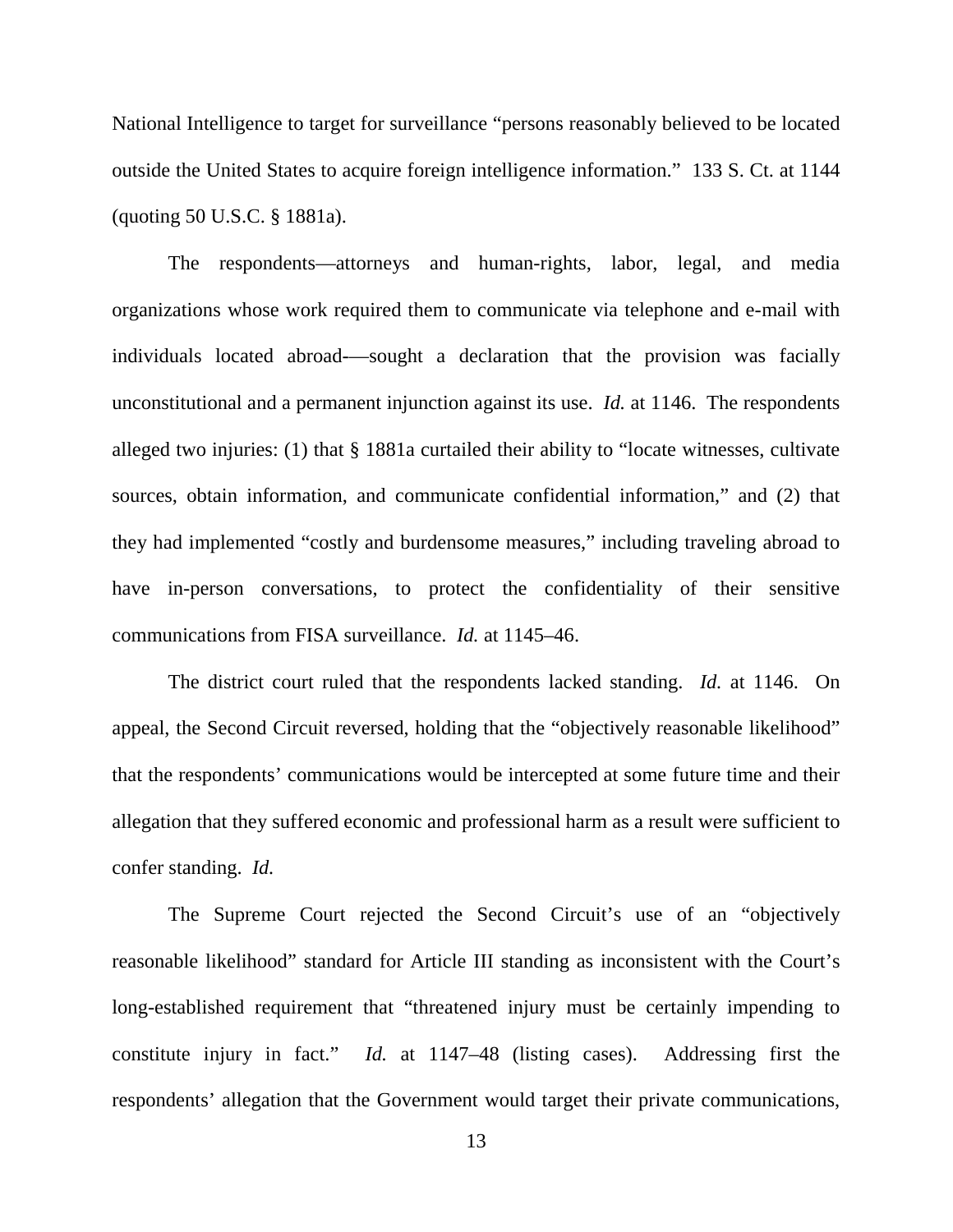the Court catalogued the series of hypothetical events that would have to occur to establish an "imminent" injury-in-fact: namely, the speculative possibility that the Government, pursuant to § 1881a's "many safeguards," would successfully target and intercept the communications of those foreigners with whom the respondents worked. *Id.* at 1148–50. The respondents' theory of standing, premised on this "highly attenuated chain of possibilities" could not "satisfy the requirement that threatened injury must be certainly impending." *Id.* at 1148.

The respondents' second theory of injury, premised on the "costly and burdensome" measures they had undertaken to protect the confidentiality of their communications, also failed to confer standing. *Id.* at 1150–51. The Court reasoned that the respondents' attempts to minimize e-mail and phone conversations, to speak "in generalities rather than specifics," and to travel abroad to have in-person conversations, were all costs "incurred in response to a speculative threat." *Id.* at 1151. The Court declined to "water[] down the fundamental requirements of Article III" by allowing respondents to "manufacture standing merely by inflicting harm on themselves based on their fears of hypothetical future harm that is not certainly impending." *Id.*

*Clapper*'s discussion of when a threatened injury constitutes an Article III injuryin-fact is controlling here. Before explaining why, we address the Plaintiffs' contention that the district court misread *Clapper* to require a new, heightened burden for proving an Article III injury-in-fact. To the contrary, *Clapper*'s iteration of the well-established tenet that a threatened injury must be "certainly impending" to constitute an injury-in-fact is hardly novel. *E.g.*, *DaimlerChrysler Corp. v. Cuno*, 547 U.S. 332, 345 (2006) (an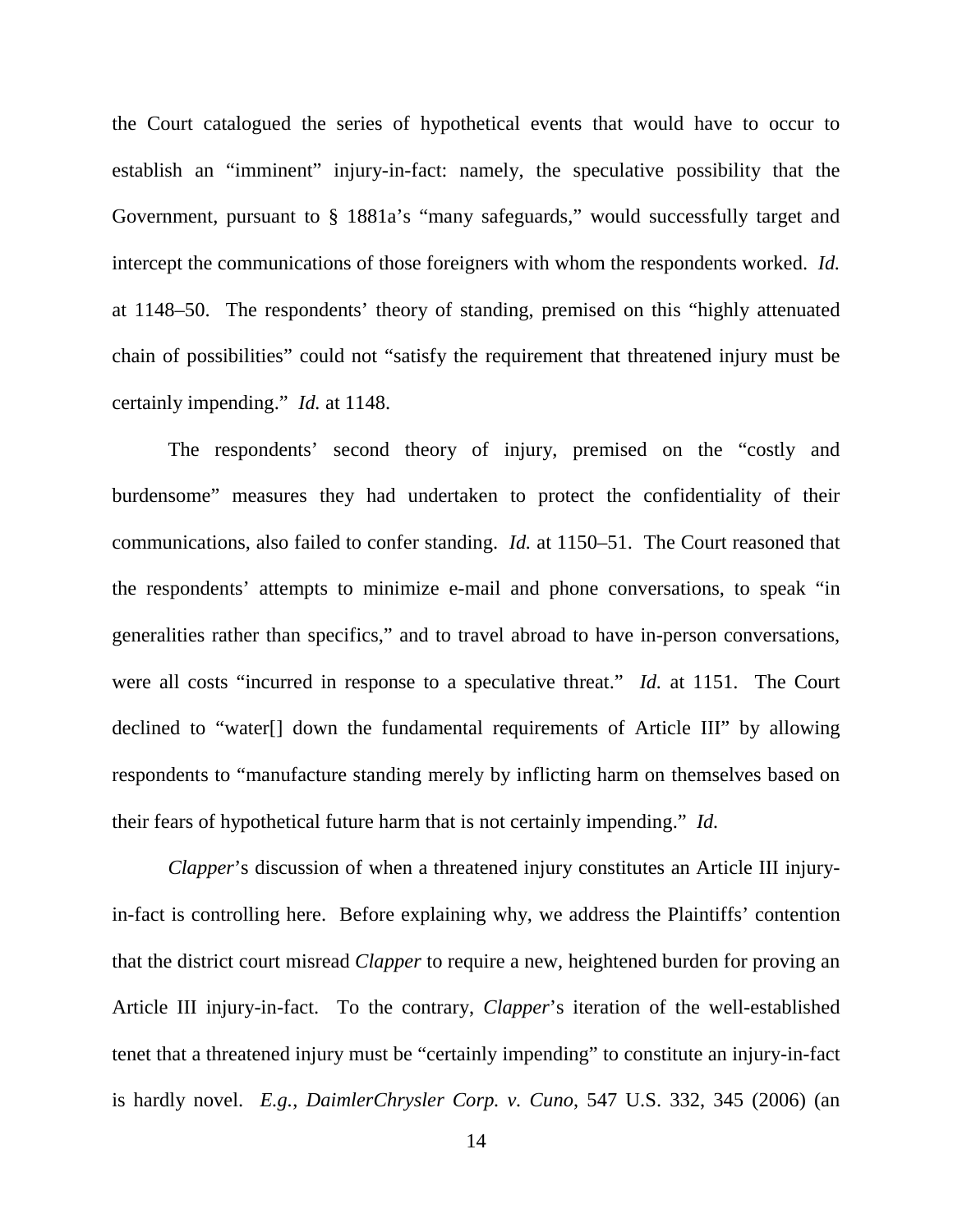asserted injury is "imminent" when it is "certainly impending"); *Lujan*, 504 U.S. at 564– 65, n.2 (same); *Whitmore*, 495 U.S. at 158 ("A threatened injury must be 'certainly impending' to constitute injury in fact.").

We also reject the Plaintiffs' claim that "emotional upset" and "fear [of] identity theft and financial fraud" resulting from the data breaches are "adverse effects" sufficient to confer Article III standing. Appellants' Br. at 22 (citing 5 U.S.C. § 552a(e)(10)). That assertion reflects a misunderstanding of the Privacy Act and is an overextension of *Doe v. Chao*, 540 U.S. 614 (2004).

The sole issue in *Chao* was whether a Privacy Act plaintiff must prove actual damages to qualify for the minimum statutory award of \$1,000. 540 U.S. at 616. There, a black-lung claimant brought suit under the Privacy Act against the Department of Labor for improperly disclosing his social security number. *Id.* at 617. This court held that the Department was entitled to summary judgment, concluding that the claimant had failed to raise a triable issue of fact about actual damages because he had submitted no corroboration for his claim of emotional distress. *Id.* The Supreme Court affirmed, reasoning that "a straightforward textual analysis" of the Privacy Act required a plaintiff to prove actual damages from an intentional or willful violation of the Act to qualify for the award. *Id.* at 620.

As the Court explained in *Chao*, "the reference in [the Privacy Act] to 'adverse effect' [is] a term of art identifying a potential plaintiff who *satisfies the injury-in-fact and causation requirements of Article III standing*." 540 U.S. at 624 (emphasis added). We decline to interpret dicta in *Chao* discussing the plaintiff's "conclusory allegations"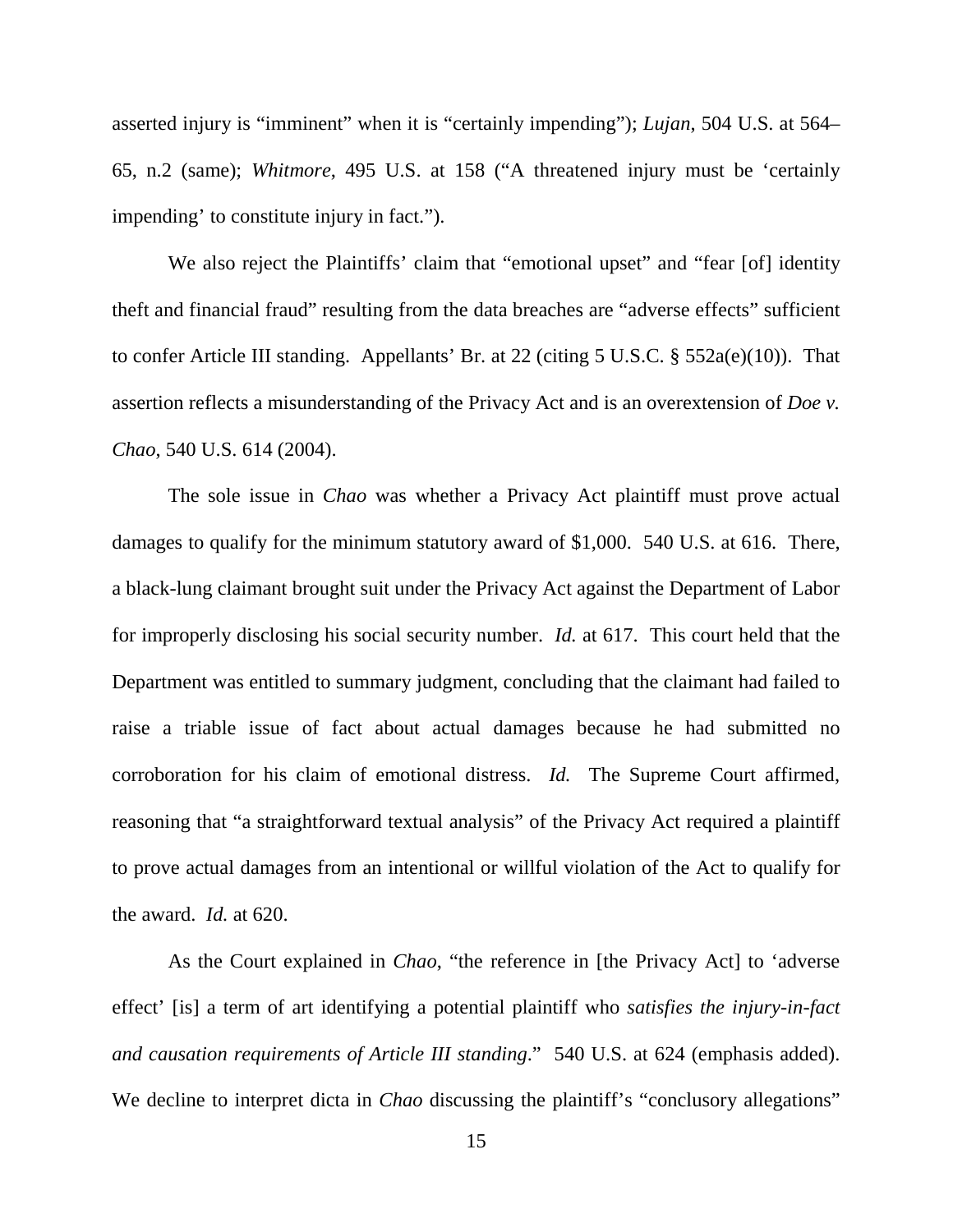that he was "torn . . . all to pieces" by the unauthorized disclosure of his social security number as support for the proposition that bare assertions of emotional injury are sufficient to confer Article III standing. *Id.* at 617, 624–25. This court is "bound by holdings" of the Supreme Court, not its "unwritten assumptions." *Fernandez v. Keisler*, 502 F.3d 337, 343–44, n.2 (4th Cir. 2007).

Accordingly, with *Clapper*'s tenets firmly in tow, we address the two grounds for Article III standing pressed by the Plaintiffs for their Privacy Act claims: (1) the increased risk of future identity theft, and (2) the costs of protecting against the same.

# *Increased Risk of Future Identity Theft*

Our sister circuits are divided on whether a plaintiff may establish an Article III injury-in-fact based on an increased risk of future identity theft. The Sixth, Seventh, and Ninth Circuits have all recognized, at the pleading stage, that plaintiffs can establish an injury-in-fact based on this threatened injury. *See Galaria v. Nationwide Mut. Ins. Co.*, No. 15-3386, 2016 WL 4728027, at \*3 (6th Cir. Sept. 12, 2016) (plaintiff-customers' increased risk of future identity theft theory established injury-in-fact after hackers breached Nationwide Mutual Insurance Company's computer network and stole their sensitive personal information, because "[t]here is no need for speculation where Plaintiffs allege that their data has already been stolen and is now in the hands of illintentioned criminals"); *Remijas v. Neiman Marcus Grp., LLC*, 794 F.3d 688, 692, 694– 95 (7th Cir. 2015) (plaintiff-customers' increased risk of future fraudulent charges and identity theft theory established "certainly impending" injury-in-fact and "substantial risk of harm" after hackers attacked Neiman Marcus with malware to steal credit card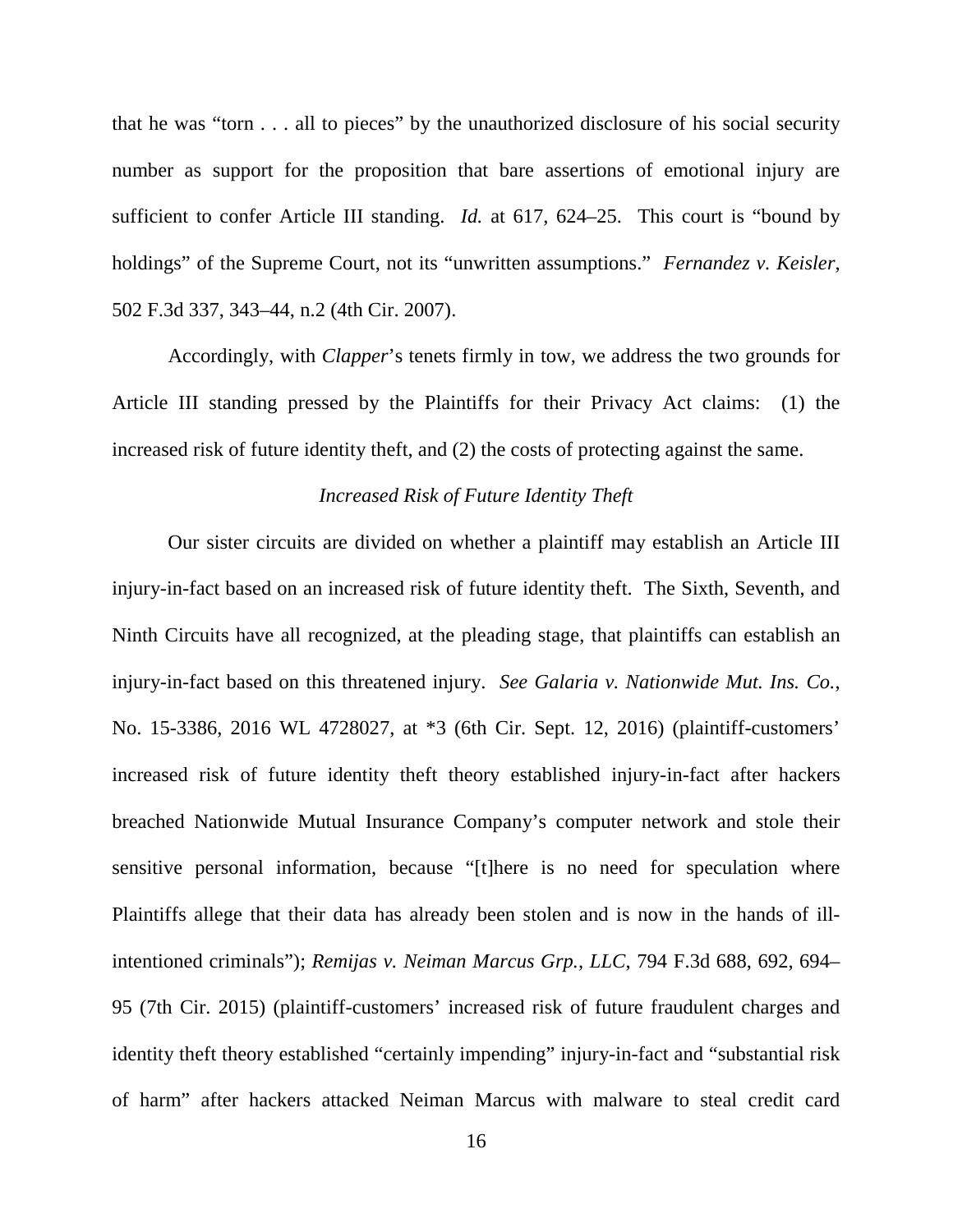numbers, because "[p]resumably, the purpose of the hack is, sooner or later, to make fraudulent charges or assume those consumers' identities"); *Krottner v. Starbucks Corp.*, 628 F.3d 1139, 1142–43 (9th Cir. 2010) (plaintiff-employees' increased risk of future identity theft theory a "credible threat of harm" for Article III purposes after theft of a laptop containing the unencrypted names, addresses, and social security numbers of 97,000 Starbucks employees); *Pisciotta v. Old Nat'l Bancorp*, 499 F.3d 629, 632–34 (7th Cir. 2007) (banking services applicants' increased risk of harm theory satisfied Article III injury-in-fact requirement after "sophisticated, intentional and malicious" security breach of bank website compromised their information).

By contrast, the First and Third Circuits have rejected such allegations. *See Katz v. Pershing, LLC*, 672 F.3d 64, 80 (1st Cir. 2012) (brokerage account-holder's increased risk of unauthorized access and identity theft theory insufficient to constitute "actual or impending injury" after defendant failed to properly maintain an electronic platform containing her account information, because plaintiff failed to "identify any incident in which her data has ever been accessed by an unauthorized person"); *Reilly v. Ceridian Corp.*, 664 F.3d 38, 40, 44 (3d Cir. 2011) (plaintiff-employees' increased risk of identity theft theory too hypothetical and speculative to establish "certainly impending" injury-infact after unknown hacker penetrated payroll system firewall, because it was "not known whether the hacker read, copied, or understood" the system's information and no evidence suggested past or future misuse of employee data or that the "intrusion was intentional or malicious").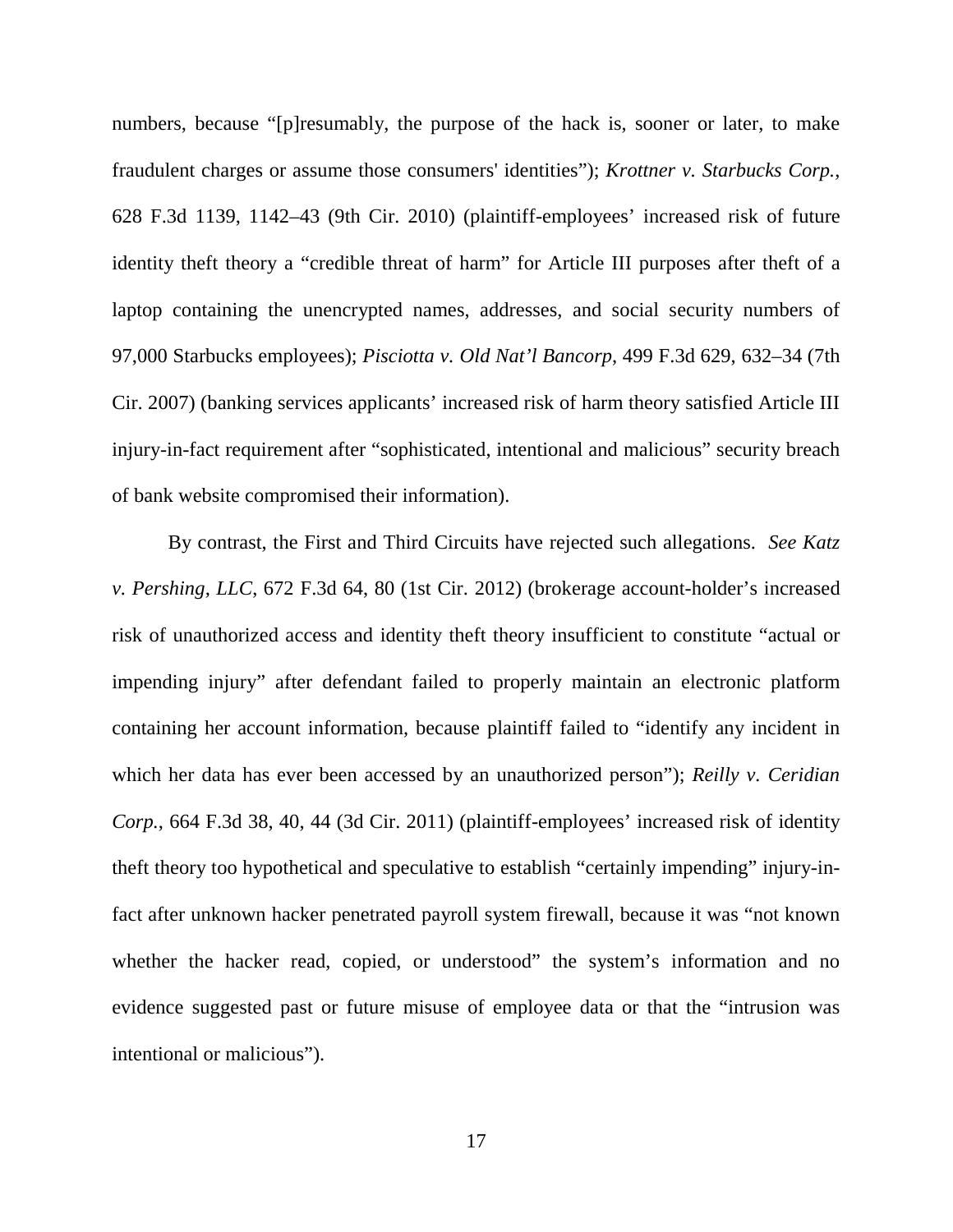The Plaintiffs say that our sister circuits' decisions in *Krottner*, *Pisciotta*, and *Remijas* support their allegations of standing based on threatened injury of future identity theft.[5](#page-17-0) To the contrary, these cases demonstrate why the Plaintiffs' theory is too speculative to constitute an injury-in-fact.

Underlying the cases are common allegations that sufficed to push the threatened injury of future identity theft beyond the speculative to the sufficiently imminent. In *Galaria*, *Remijas*, and *Pisciotta*, for example, the data thief intentionally targeted the personal information compromised in the data breaches. *Galaria*, 2016 WL 4728027, at \*1 ("[H]ackers broke into Nationwide's computer network and stole the personal information of Plaintiffs and 1.1 million others."); *Remijas*, 794 F.3d at 694 ("Why else would hackers break into a store's database and steal consumers' private information?"); *Pisciotta*, 499 F.3d at 632 ("scope and manner" of intrusion into banking website's hosting facility was "sophisticated, intentional and malicious"). And, in *Remijas* and *Krottner*, at least one named plaintiff alleged misuse or access of that personal information by the thief. *Remijas*, 794 F.3d at 690 (9,200 of the 350,000 credit cards

<span id="page-17-0"></span> <sup>5</sup> The Plaintiffs also rely on the environmental law cases of *Friends of the Earth, Inc. v Laidlaw Environmental Services*, 528 U.S. 167 (2000) and *Friends of the Earth, Inc. v. Gaston Copper Recycling Corp.*, 629 F.3d 387, 394 (4th Cir. 2011) (en banc) to support their view that a "reasonable concern" of harm is sufficient to confer Article III standing. Appellants' Br. at 23. "In the environmental litigation context, [however], the standing requirements are not onerous." *Am. Canoe Ass'n v. Murphy Farms, Inc.*, 326 F.3d 505, 517 (4th Cir. 2003). This is so because "[t]he extinction of a species, the destruction of a wilderness habitat, or the fouling of air and water are harms that are frequently difficult or impossible to remedy" by monetary compensation. *Cent. Delta Water Agency v. United States*, 306 F.3d 938, 950 (9th Cir. 2002). By contrast, in databreach cases, "there is no reason to believe that monetary compensation will not return plaintiffs to their original position completely." *Reilly*, 664 F.3d at 45.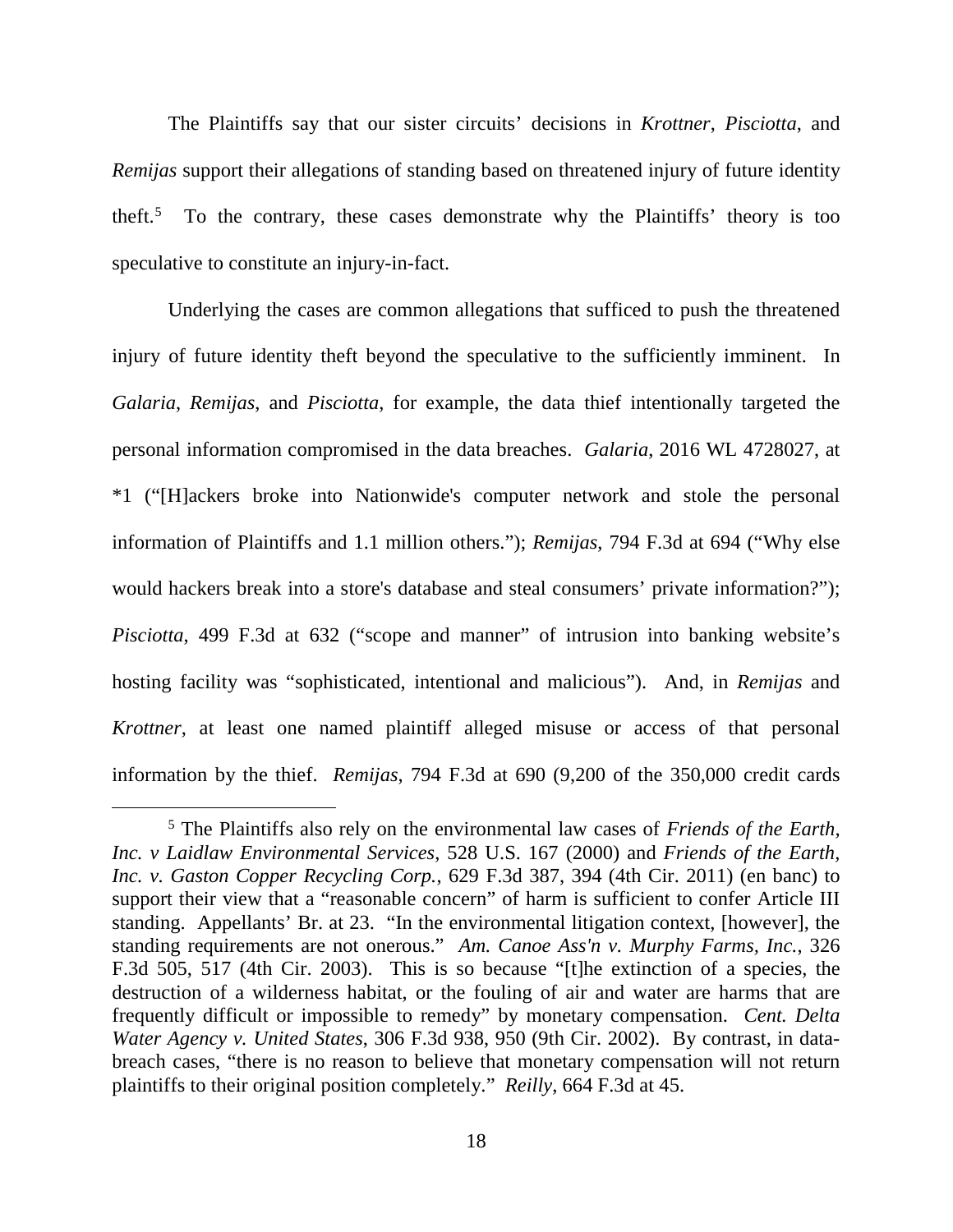potentially exposed to malware "were known to have been used fraudulently"); *Krottner*, 628 F.3d at 1141 (named plaintiff alleged that, two months after theft of laptop containing his social security number, someone attempted to open a new account using his social security number).

Here, the Plaintiffs make no such claims. This in turn renders their contention of an enhanced risk of future identity theft too speculative. On this point, the data breaches in *Beck* and *Watson* occurred in February 2013 and July 2014, respectively. Yet, even after extensive discovery, the *Beck* plaintiffs have uncovered no evidence that the information contained on the stolen laptop has been accessed or misused or that they have suffered identity theft, nor, for that matter, that the thief stole the laptop with the intent to steal their private information.<sup>[6](#page-18-0)</sup> Watson's complaint suffers from the same deficiency with regard to the four missing boxes of pathology reports. Moreover, "as the breaches fade further into the past," the Plaintiffs' threatened injuries become more and more speculative. *See Chambliss v. Carefirst, Inc.*, No. 15-2288, 2016 WL 3055299, at \*4 (D. Md. May 27, 2016); *In re Zappos.com*, 108 F. Supp. 3d 949, 958 (D. Nev. 2015) ("[T]he passage of time without a single report from Plaintiffs that they in fact suffered the harm they fear must mean something.").

The Plaintiffs counter that there is "no need to speculate" here because they have alleged-and in the *Beck* case the VA's investigation concluded—that the laptop and

<span id="page-18-0"></span> <sup>6</sup> Ms. Gajadhar, a named *Beck* plaintiff, testified to three unauthorized credit card charges, later reimbursed by her bank. However, she failed to attribute those charges to the 2013 laptop theft. Nor could she, given that the data on the stolen laptop did not contain any credit card or bank account information.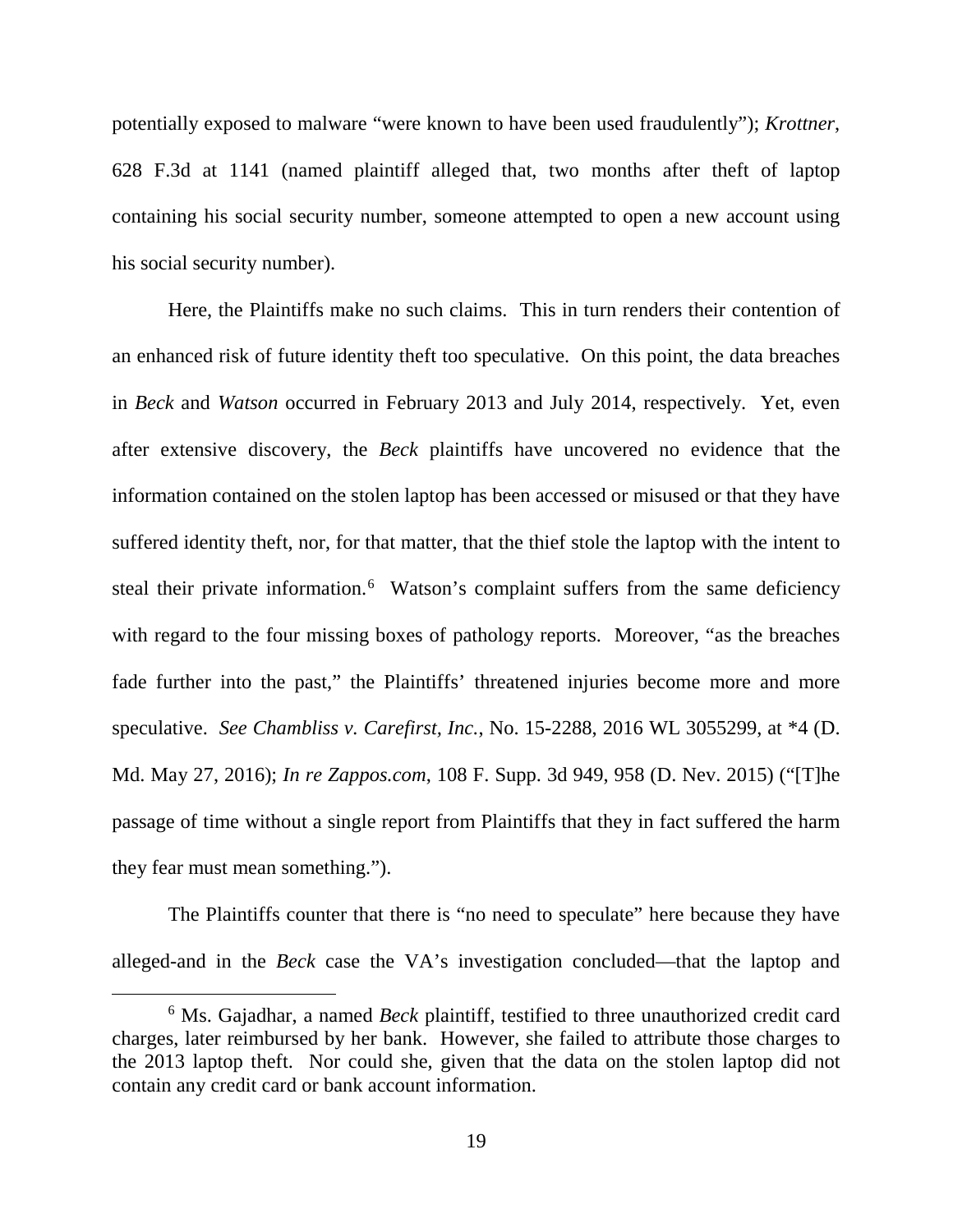pathology reports had been stolen. *See* J.A. 824. We of course accept this allegation as true. But the mere theft of these items, without more, cannot confer Article III standing. *See Randolph v. ING Life Ins. & Annuity Co.*, 486 F. Supp. 2d 1, 7–8 (D.D.C. 2007) (deeming as speculative plaintiffs' allegations "that at some unspecified point in the indefinite future they will be the victims of identity theft" where, although plaintiffs clearly alleged their information was stolen by a burglar, they did "not allege that the burglar who stole the laptop did so in order to access their [i]nformation, or that their [i]nformation ha[d] actually been accessed since the laptop was stolen").

Indeed, for the Plaintiffs to suffer the harm of identity theft that they fear, we must engage with the same "attenuated chain of possibilities" rejected by the Court in *Clapper*. 133 S. Ct. at 1147–48. In both cases, we must assume that the thief targeted the stolen items for the personal information they contained. And in both cases, the thieves must then select, from thousands of others, the personal information of the named plaintiffs and attempt successfully to use that information to steal their identities. This "attenuated chain" cannot confer standing.

The Plaintiffs insist that the district court required them to show "concrete evidence that [their] personal information had *already* been misused," thus forcing someone in their position "'to wait for the threatened harm to materialize in order to sue.'" Appellants' Br. at 28 (quoting *Remijas*, 794 F.3d at 694). We disagree. The district court sought only to hold the Plaintiffs to their respective burdens to either "plausibly plead" factual allegations or "set forth particular evidence" sufficient to show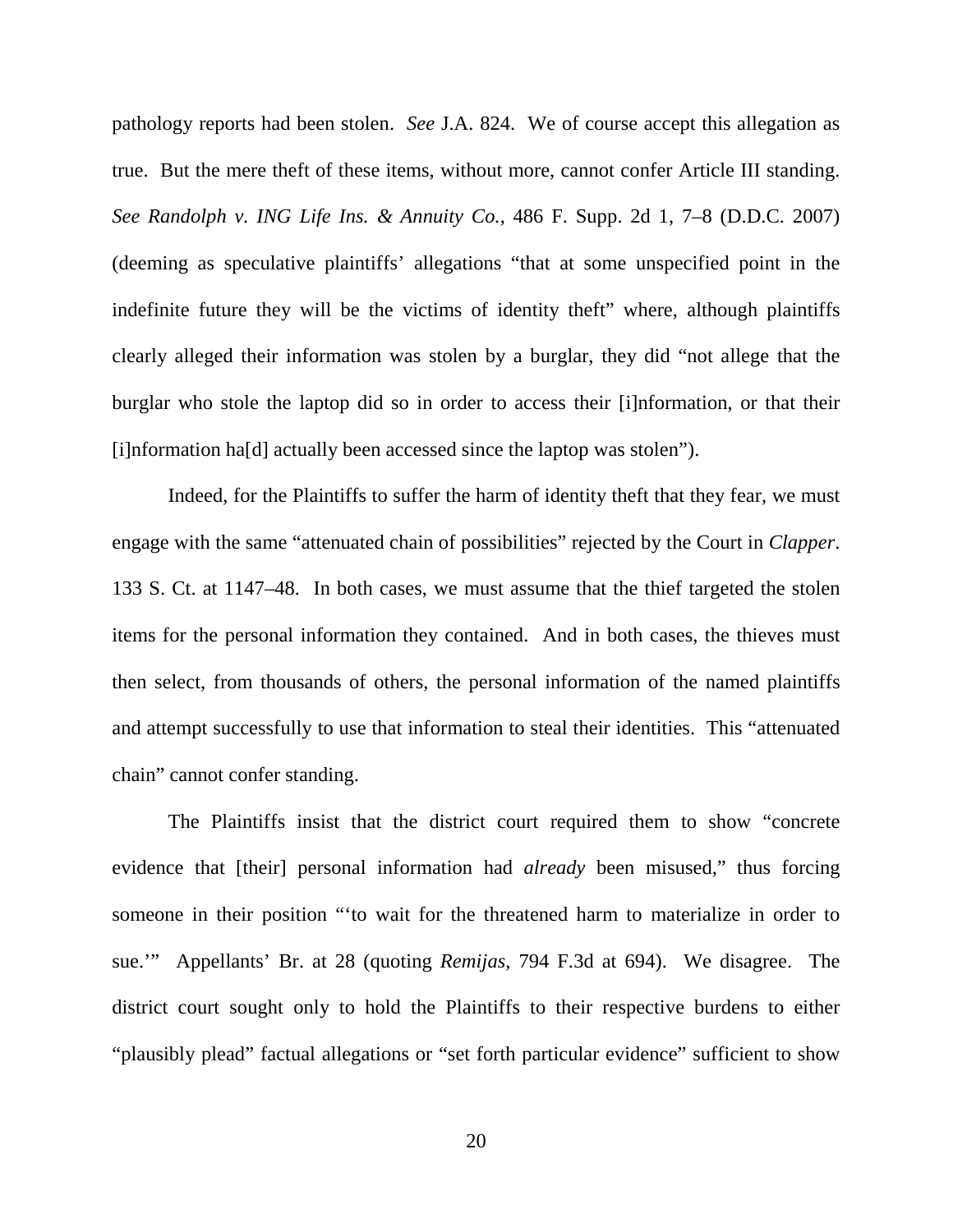that the threatened harm of future identity theft was "certainly impending." This they failed to do.

Nonetheless, our inquiry on standing is not at an end, for we may also find standing based on a "substantial risk" that the harm will occur, which in turn may prompt a party to reasonably incur costs to mitigate or avoid that harm. *Clapper*, 133 S. Ct. at 1150 n.5. But here too the Plaintiffs fall short of their burden.

The Plaintiffs allege that: (1) 33% of health-related data breaches result in identity theft; (2) the Defendants expend millions of dollars trying to avoid and mitigate those risks; and (3) by offering the Plaintiffs free credit monitoring, the VA effectively conceded that the theft of the laptop and pathology reports constituted a "reasonable risk of harm to those victimized" by the data breaches. Appellants' Br. at 31 (citing 38 C.F.R. § 75.116 (authorizing Secretary of Veterans Affairs to offer credit protection services for mitigative purposes upon finding that "reasonable risk exists" for "potential misuse of sensitive personal information" compromised in a data breach)).

These allegations are insufficient to establish a "substantial risk" of harm.<sup>[7](#page-20-0)</sup> Even if we credit the Plaintiffs' allegation that 33% of those affected by Dorn VAMC data breaches will become victims of identity theft, it follows that over 66% of veterans affected will suffer no harm. This statistic falls far short of establishing a "substantial

<span id="page-20-0"></span> <sup>7</sup> The Plaintiffs' claim that data-breach victims are 9.5 times more likely than the average person to suffer identity theft does not alter our conclusion. As the Defendants point out, this general statistic says nothing about the risk arising out of any particular incident, nor does it address the particular facts of this case.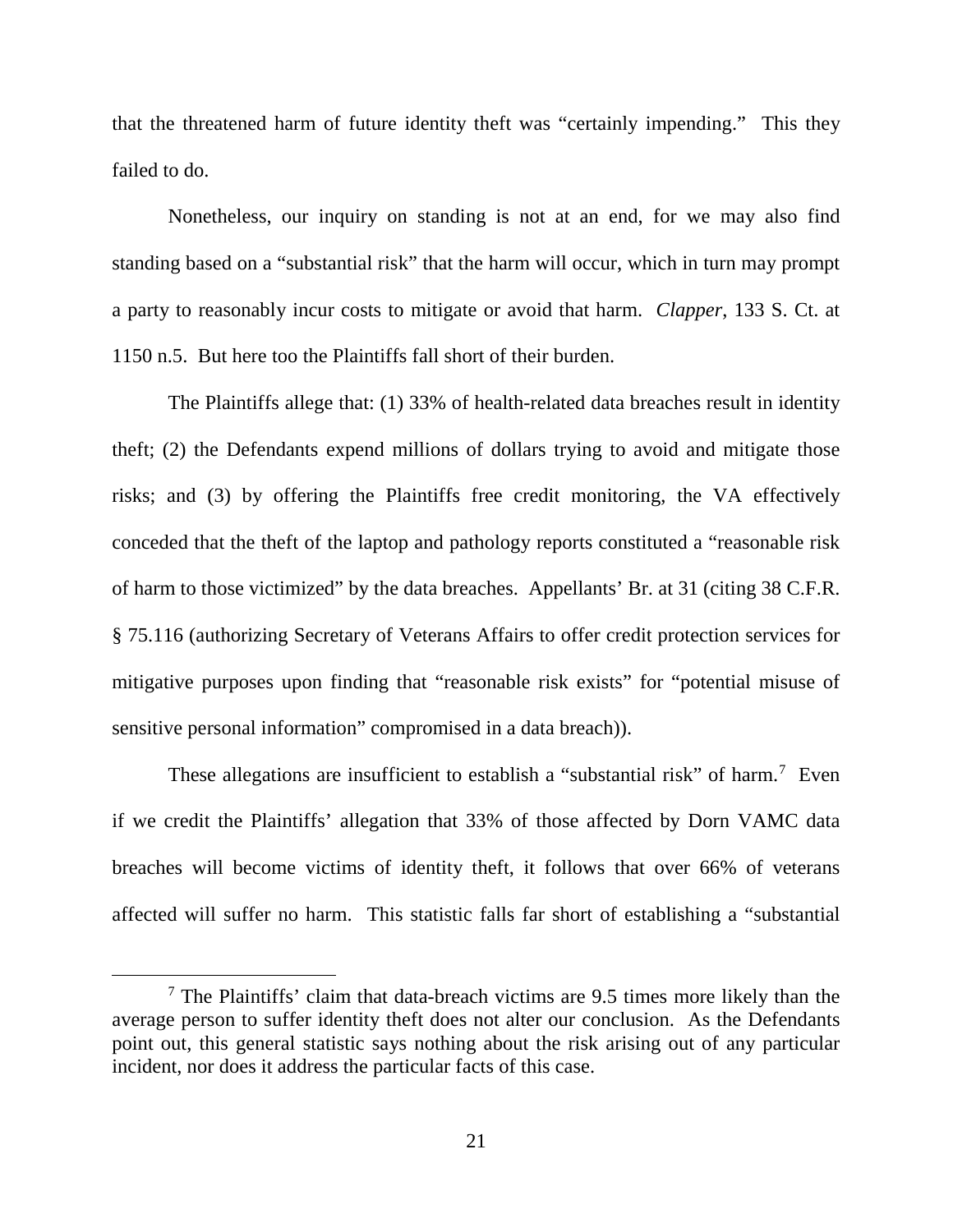risk" of harm. *E.g.*, *Khan v. Children's Nat'l Health Sys.*, 188 F. Supp. 3d 524, 533 (D. Md. 2016) ("general allegations . . . that data breach victims are 9.5 times more likely to suffer identity theft and that 19 percent of data breach victims become victims of identity theft" insufficient to establish "substantial risk" of harm); *In re Sci. Applications Int'l Corp. (SAIC) Backup Tape Data Theft Litig.*, 45 F. Supp. 3d 14, 26 (D.D.C. 2014) (no "substantial risk" of harm where "[b]y Plaintiff's own calculations, then, injury is likely not impending for over 80% of victims").

The Plaintiffs' other allegations fare no better. Contrary to some of our sister circuits, we decline to infer a substantial risk of harm of future identity theft from an organization's offer to provide free credit monitoring services to affected individuals.<sup>[8](#page-21-0)</sup> To adopt such a presumption would surely discourage organizations from offering these services to data-breach victims, lest their extension of goodwill render them subject to suit.

Further, we read *Clapper*'s rejection of the Second Circuit's attempt to import an "objectively reasonable likelihood" standard into Article III standing to express the common-sense notion that a threatened event can be "reasonabl[y] likel[y]" to occur but still be insufficiently "imminent" to constitute an injury-in-fact. *See* 133 S. Ct. at 1147– 48. Accordingly, neither the VA's finding that a "reasonable risk exists" for the

<span id="page-21-0"></span> <sup>8</sup> *See, e.g.*, *Galaria*, 2016 WL 4728027, at \*3 ("Indeed, Nationwide seems to recognize the severity of the risk, given its offer to provide credit-monitoring and identity-theft protection for a full year."); *Remijas*, 794 F.3d at 694 ("It is telling . . . that Neiman Marcus offered one year of credit monitoring and identity-theft protection to all [potentially affected] customers. It is unlikely that it did so because the risk is so ephemeral that it can safely be disregarded.").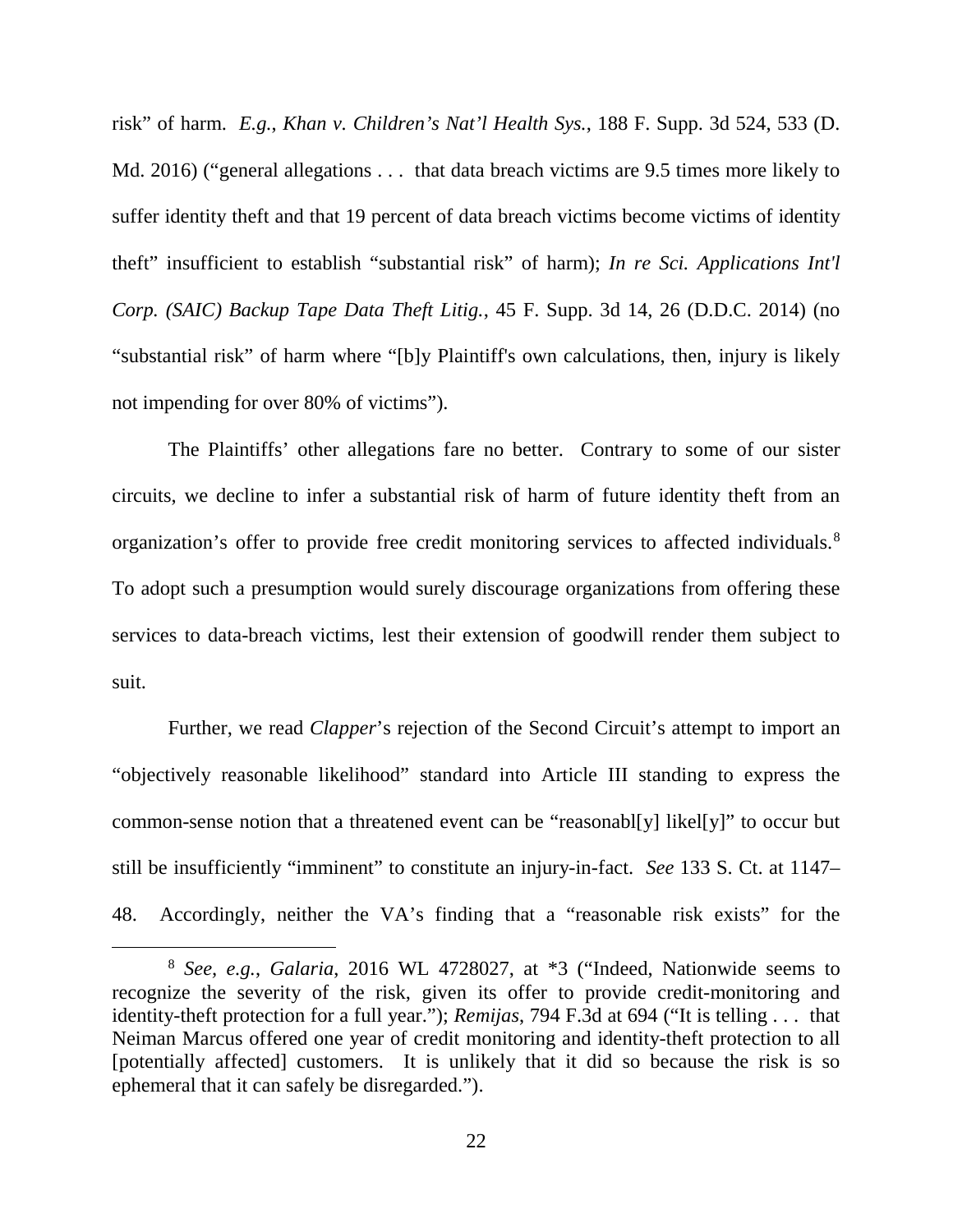"potential misuse of sensitive personal information" following the data breaches, nor its decision to pay for credit monitoring to guard against it is enough to show that the Defendants subjected the Plaintiffs to a "substantial risk" of harm.

## *Cost of Mitigative Measures*

Next, we turn to the Plaintiffs' allegation that they have suffered an injury-in-fact because they have incurred or will in the future incur the cost of measures to guard against identity theft, including the costs of credit monitoring services. All Plaintiffs allege that they wish to enroll in, are enrolled in, or have purchased credit monitoring services. They also say that, as a consequence of the breaches, they have incurred the burden of monitoring their financial and credit information. Even accepting these allegations as true, they do not constitute an injury-in-fact.

As was the case in *Clapper*, the Plaintiffs here seek "to bring this action based on costs they incurred in response to a speculative threat," i.e. their fear of future identity theft based on the breaches at Dorn VAMC. *Id.* at 1151. But this allegation is merely "a repackaged version of [Plaintiffs'] first failed theory of standing." *Id.* Simply put, these self-imposed harms cannot confer standing. *See, e.g.*, *Remijas*, 794 F.3d at 694 ("Mitigation expenses do not qualify as actual injuries where the harm is not imminent."); *Reilly*, 664 F.3d at 46 ("[P]rophylactically spen[ding] money to ease fears of [speculative] future third-party criminality . . . is not sufficient to confer standing.").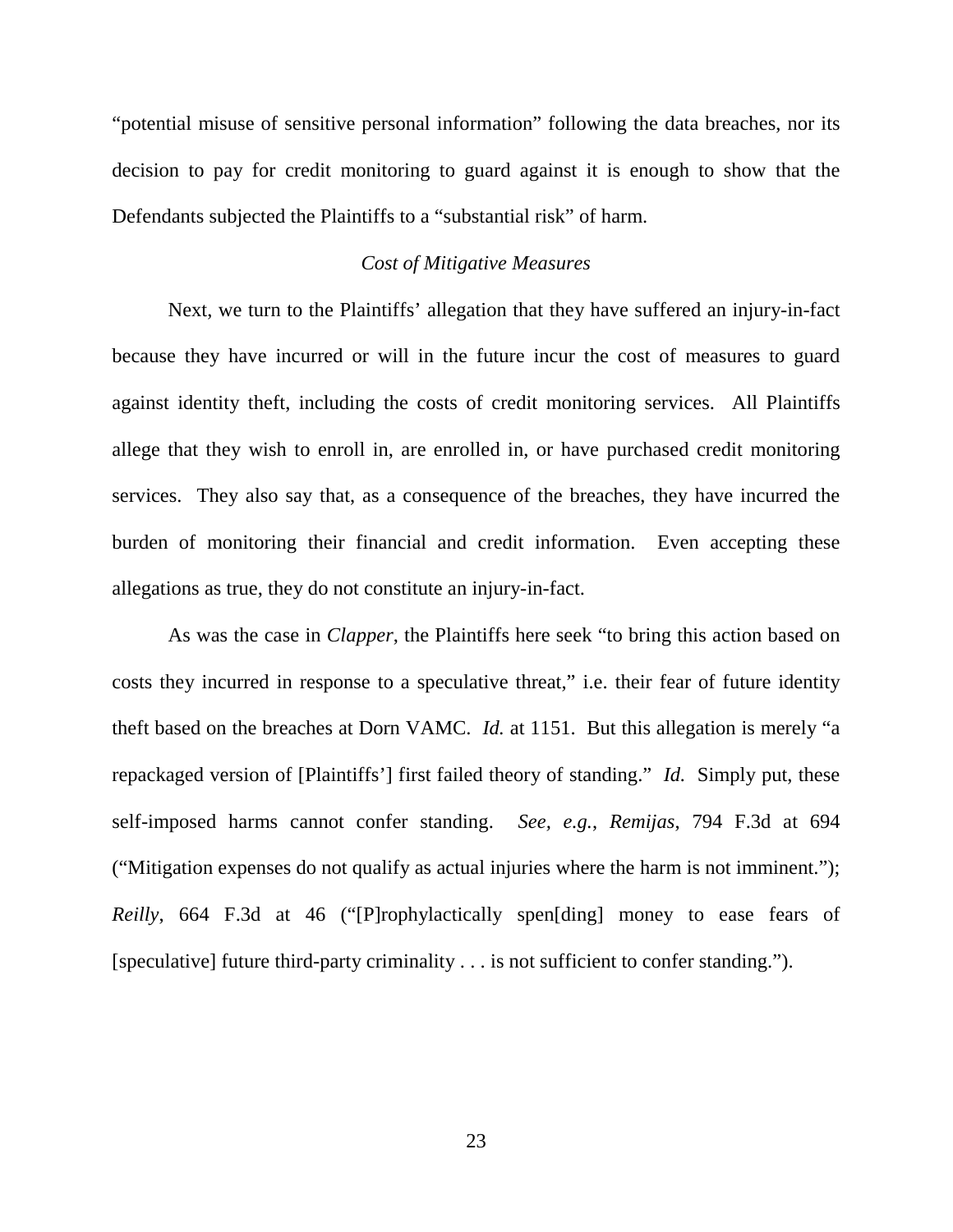B.

Finally, we address the Plaintiffs' request for broad injunctive relief under the APA.<sup>[9](#page-23-0)</sup> To establish their standing to seek such relief, the Plaintiffs borrow from the statutory language of the Privacy Act, contending that the "substantial harm," "embarrassment," "inconvenience," and "unfairness" caused them by the Defendants satisfies their Article III burden because they have been "adversely affected" within the meaning of the APA. *See* 5 U.S.C. §§ 552a(e)(10), 702.

These citations to the Privacy Act's language are inapposite: The APA's "adversely affected" language does not relieve the Plaintiffs of their burden to prove Article III standing. *See Match-E-Be-Nash-She-Wish Band of Pottawatomi Indians v. Patchak*, 132 S. Ct. 2199, 2210 ("[A] person suing under the APA must satisfy not only Article III's standing requirements," but also the prudential "zone of interests" test) (internal quotations omitted). Rather, we agree with the district court that the Plaintiffs do not have standing to seek injunctive relief under the APA because allegations of Dorn VAMC's past Privacy Act violations are insufficient to establish an ongoing case or controversy. *See City of Los Angeles v. Lyons*, 461 U.S. 95, 101–02 (1974) ("[P]ast exposure to illegal conduct does not in itself show a present case or controversy regarding injunctive relief.") (internal quotations omitted).

A plaintiff who seeks . . . to enjoin a future action must demonstrate that he 'is immediately in danger of sustaining some direct injury' as the result of the challenged

<span id="page-23-0"></span><sup>&</sup>lt;sup>9</sup> We assume without deciding that injunctive relief is available in these circumstances.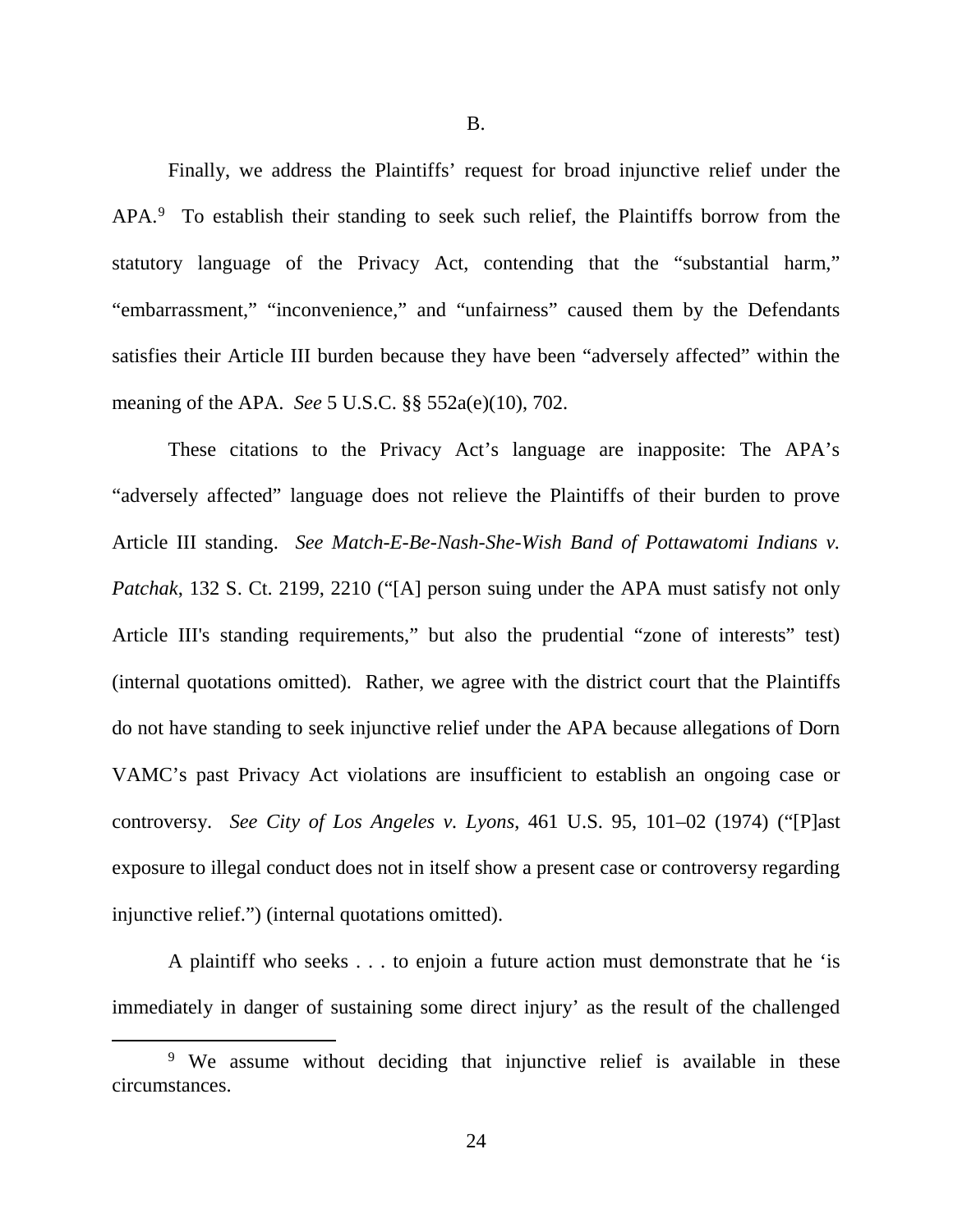official conduct." *Lebron v. Rumsfeld*, 670 F.3d 540, 560 (4th Cir. 2012) (quoting *Lyons*, 461 U.S. at 102)). And this "threat of injury must be both 'real and immediate,' not 'conjectural' or 'hypothetical.'" *Id.* The Plaintiffs say that Dorn VAMC's "inadequate actions and inactions will repeatedly harm every veteran regardless of anything those individuals can do" where Dorn VAMC "has *never* been in compliance with the Privacy Act," and where there is "no factual basis to believe VA will ever achieve compliance with safeguards requirements left to its own devices." Appellants' Br. at 38–39.

We acknowledge that the named plaintiffs have been victimized by "at least two admitted VA data breaches," and that Ms. Watson's information was compromised in both the 2013 laptop theft and the 2014 pathology reports theft. Appellants' Br. at 39. But "[a]bsent a sufficient likelihood that [Plaintiffs] will again be wronged in a similar way," *Lyons*, 461 U.S. at 111, these past events, disconcerting as they may be, are not sufficient to confer standing to seek injunctive relief. *See Lebron*, 670 F.3d at 560–61 (affirming dismissal of former enemy combatant detainee's request for injunction against future designation as an enemy combatant because the mere "possibility" of redesignation was insufficient to allege a "real" and "immediate" threat). The most that can be reasonably inferred from the Plaintiffs' allegations regarding the likelihood of another data breach at Dorn VAMC is that the Plaintiffs *could* be victimized by a future data breach. That alone is not enough.